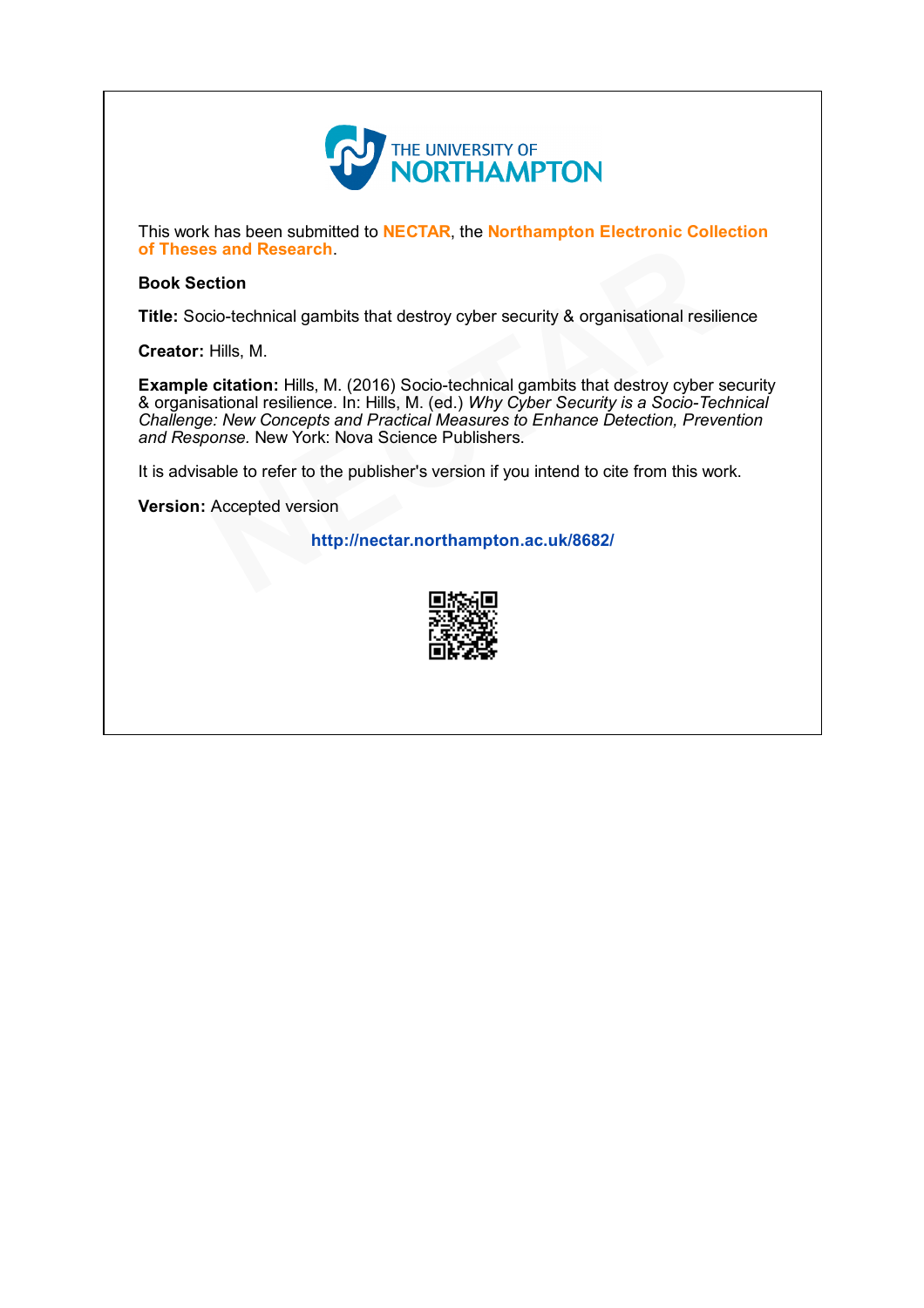*Chapter* 

-

# **SOCIO-TECHNICAL GAMBITS THAT DESTROY CYBER SECURITY & ORGANISATIONAL RESILIENCE**

### *Dr Mils Hills\**

Associate Professor in Risk, Resilience & Corporate Security Northampton Business School University of Northampton (UK)

#### **ABSTRACT**

This chapter summarises how an organisation (and key individuals within it) could be subject to smart targeting by cyber and other attacks - underpinned by reconceptualising the ways in which decision-making by individuals and bureaucracies can be influenced or even directed. Beginning with a short summary of the author's practical experience, the chapter then presents the notion of the choice architecture, followed by a dissection of some of the ways in which malign influence can be generated by or over decision-makers – underpinned by the author's observation of such phenomena in the real world. The chapter concludes by arguing that organisations can and should accrue competitive advantage by recognising that their decision-making competences are vulnerable to the imaginative and determined adversary. The use of fast, frequent and cheap exercises to enhance scanning for threats placed (or placeable) within an organisation and to supplement the situational awareness, alertness and robust response of individuals and structures is recommended.

<sup>\*</sup>Corresponding Author Email Address: [mils.hills@northampton.ac.uk](mailto:mils.hills@northampton.ac.uk)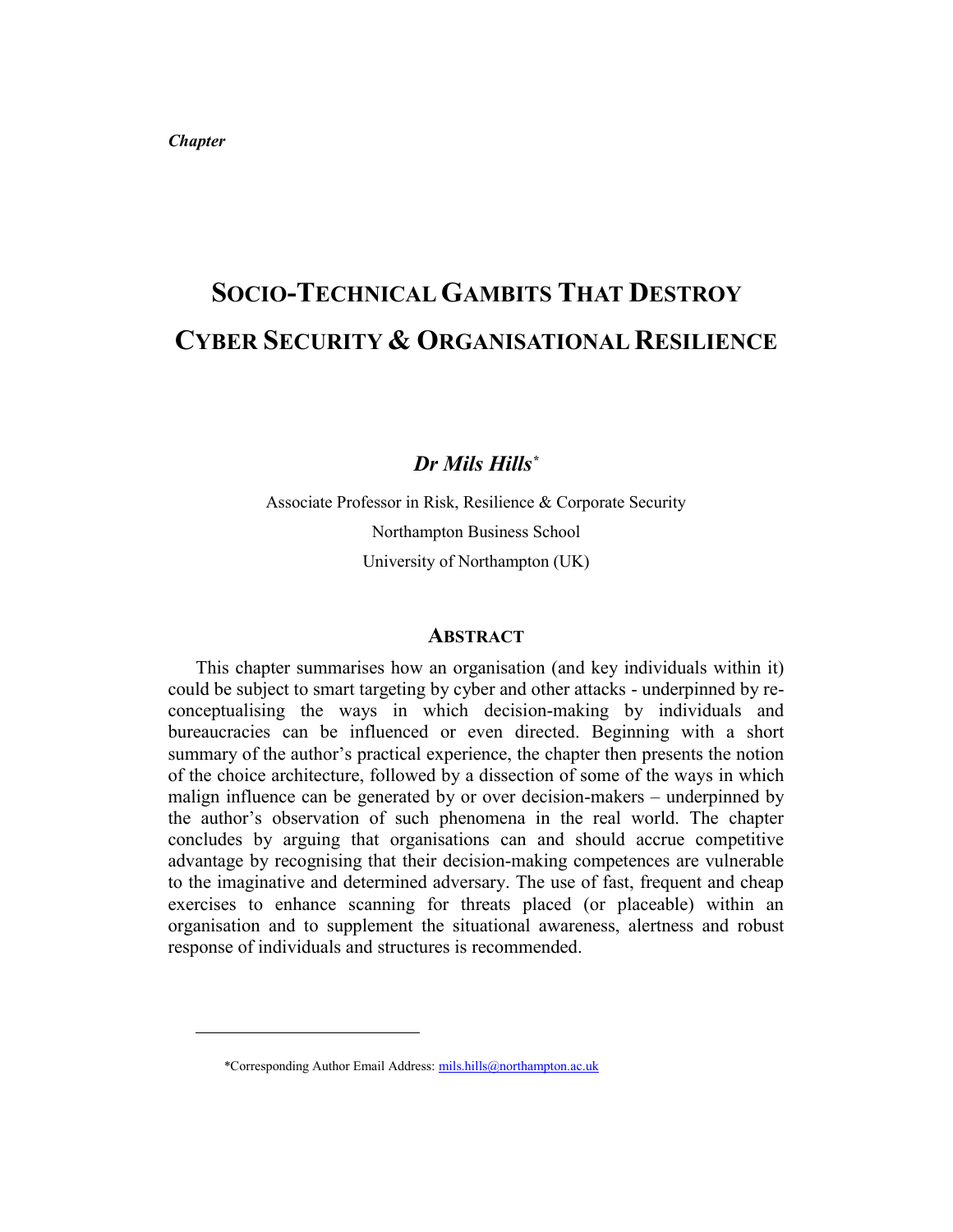**Keywords**: Decisions, Decision-making, Individuals, Choice Architecture, Emotion

*Gambit*

-

an act or remark that is calculated to gain an advantage, especially at the outset of a situation (Oxford English Dictionary, 2003)

### **INTRODUCTION**

Writing from the perspective of a lecturer and consultant in a business school, it is natural that one of my over-riding concerns is with helping students and clients assure 'competitive advantage'. This chapter details how organisations (and perhaps nation states, or at least their strategic industries) can acquire competitive advantage against smart cyber attacks which leverage an understanding of (or luck with) the ways in which individuals make - and organisational culture shapes decisions.

In other words, the large company or civil service department can be the victim of an asymmetric attack enabled (or supplemented) by cyber means – whereby spending on hardware, software, business continuity, disaster recovery and awareness are made irrelevant. Here, the asymmetric adversary has the competitive advantage.<sup>1</sup> However, this is only reliable if targets remain unsighted to, and unprepared for, such attempts to breach the decision-making integrity of them and their organisation. The problem is that such attempts are almost never expected nor looked for.

An analogy that I enjoy working with is that of the Roman gladiator the *Retiarius* – who triumphs over more heavily armed and armoured opponents through the use of a net to ensnare and entangle, delivering the *coup-de-grace* with a dagger. The organisation, encumbered by policy, procedures, assumptions and expectations, acts like the invulnerable, heavily-armoured gladiator: weighed down by misplaced belief in ability as much as by shiny equipment. The pesky,

<sup>&</sup>lt;sup>1</sup> In terms of asymmetry, I mean here not necessarily that the adversary is smaller – but maybe liberated from conventional thinking and policy restraint.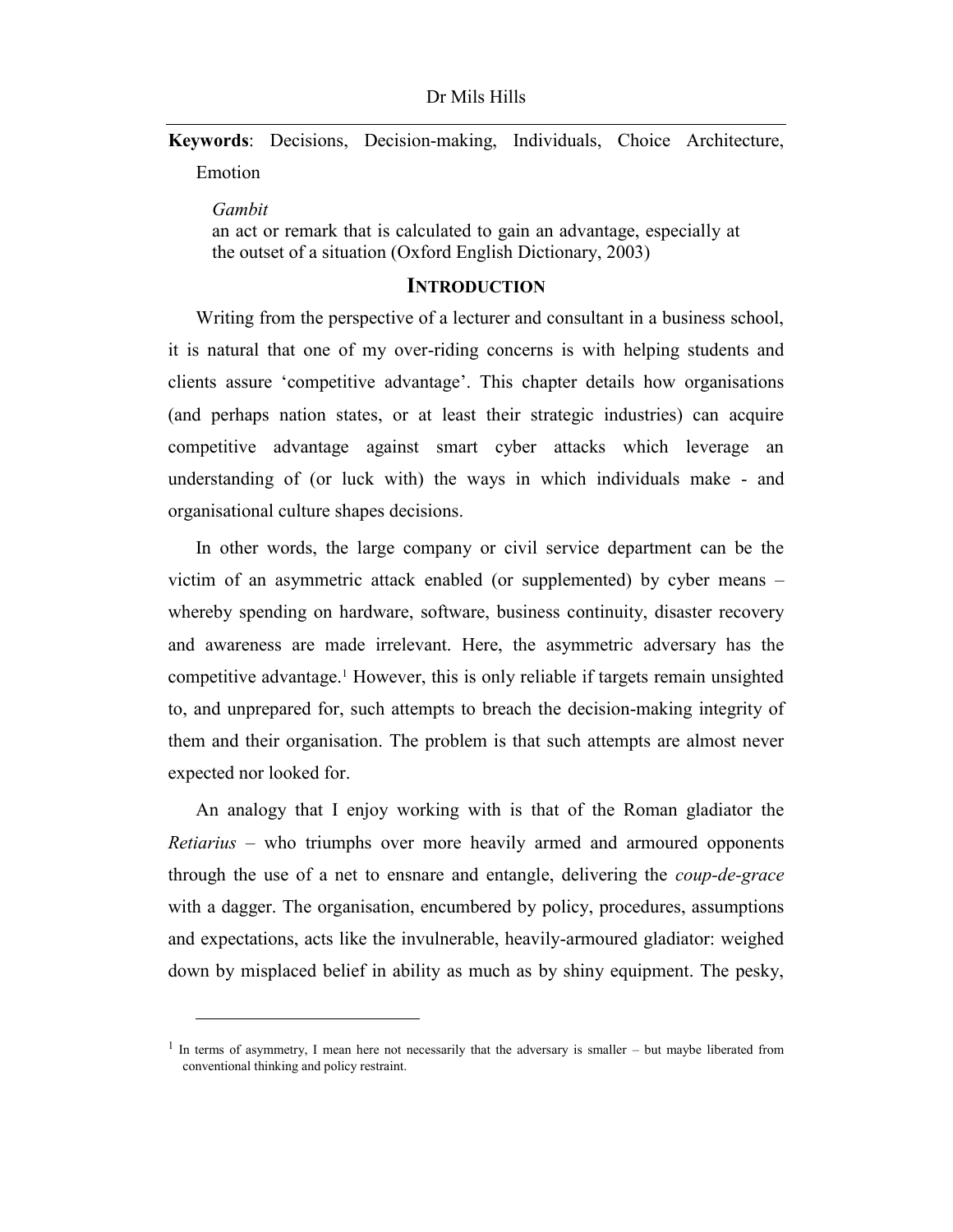# SOCIO-TECHNICAL GAMBITS THAT DESTROY CYBER SECURITY  $\&$  3 ORGANISATIONAL RESILIENCE

fleet-of-foot adversary is unimpressed by such clumping, expected and worthy protection, and indeed disregards it as anything other than avoidable or even helpful. This literal and virtual armour impedes the speed and range of movement, and once some advantage – such as the unbalancing of the opponent - has been achieved, the armour becomes more than unhelpful to the defender.

That is not to say that some points of an organisation should not be protected with the equivalent of the heavily-armoured, well-muscled gladiator. Rather, the author believes that cyber-security should not be regarded as *only* achieved and achievable through such obvious means as cost advantage, but instead emerge from attention to the ways in which organisational culture and individual perception can be harnessed to unlock competitive advantage accruing to the actor using innovative and creative approaches.

This chapter describes emerging, concept-driven thinking that should help organisations better understand, anticipate, probe for, protect against and respond to the exploitation of decision-makers at all levels in and through cyber systems.

### **STARTING POINTS**

This chapter adapts - and extends on - the term 'choice architecture' (Sunstein, Thaler and Balz 2010) to describe the array of decisions around any individual who is open to influence, targeting or having decisions substituted with alternatives. In understanding what a choice architecture is, these authors state, we need to know that:

Decision makers do not make choices in a vacuum. They make them in an environment where many features, noticed and unnoticed, can influence their decisions. The person who creates that environment is, in our terminology, a choice architect (Sunstein *et al.* 2010).

Sunstein *et al.* are not writing about cyber-security – so in our terms, in thinking about an adversary seeking to gain advantage through the use of cyber technology, the person (or persons) attempting to harness, degrade, subvert,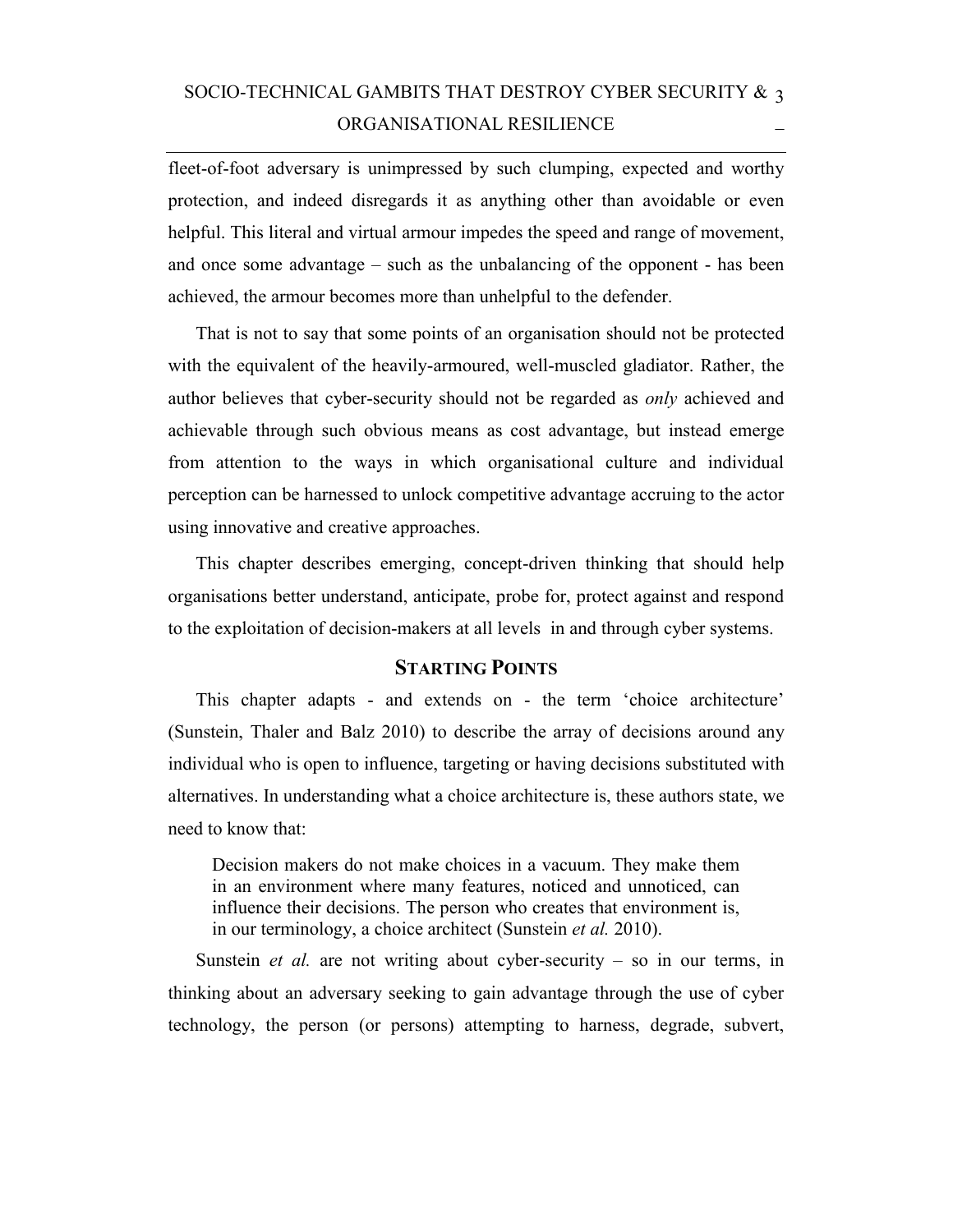maintain or destroy a target's choice architecture is an *anti-architect*, akin to the engineer who understands how to 'un-construct' a building as much as build it.

The author has been inspired in designing this chapter by a career (from 1998) researching how individuals in and organisations themselves make decisions and – in particular – how either come to make certain decisions despite overwhelming evidence that those decisions are inappropriate or even cause consequences more damaging than those from the initiating accident or attack. The author has been privileged to help develop concept-driven tools and approaches to protect decision-makers and ensure the meeting of strategic objectives under challenging circumstances.

This chapter also draws on previous and current consultancy commissions where the author has been asked to test existing cyber-security preparedness or where specific insight has been sought into how new concepts demonstrate the need for companies and governments to create protection for hitherto unguarded or unrecognised points. The fact that some of the exploits described in this chapter have not yet occurred is not because they are impossible or even unlikely, rather that we are lucky (or, that they may just not yet have been discovered or disclosed). These exploits should, however, be used as scenarios for whatever robust 'red teaming' or other techniques are used to assure Boards, customers and others of the real and reliable levels of defence from, and the existence of sustainable response to, smart(er) cyber-risks.

There are four major considerations that I address in the remainder of the chapter:

- $\triangleq$  Processes of situational awareness generation and commonsense maintenance
- $\triangleq$  Decision-making short-cuts & vulnerabilities (heuristics)
- $\triangleq$  Emotional drivers of behaviour & novel emotive targets

 $\triangleq$  Potential for introduction of 'waste' into our organisational systems

The philosophical position of this paper is generated from the anthropological skill of employing empathy to imagine how a determined, smart and unconstrained adversary might plan an unconventional cyber-attack on an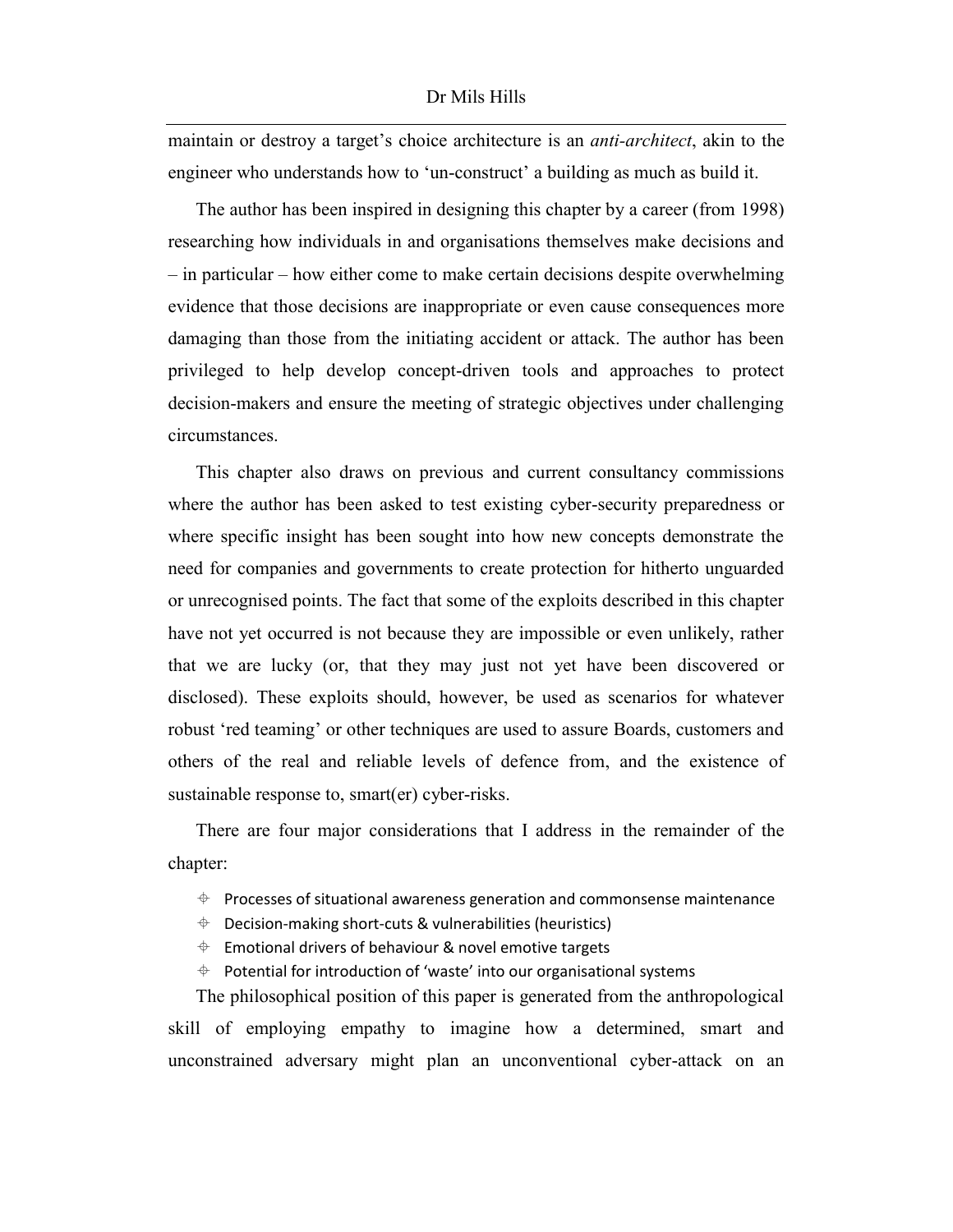# SOCIO-TECHNICAL GAMBITS THAT DESTROY CYBER SECURITY  $\&$  5 ORGANISATIONAL RESILIENCE

organisation. This approach is buttressed by a deep understanding of the frailties of individuals and organisations, gathered from operating as employee, consultant and researcher at the strategic, operational and tactical levels of commercial and public sector organisations in the UK and beyond. Being guided by an ethic of scientific integrity which discovers what clients 'need to know rather than what they want to hear', I have had unique access to and freedom to test the decisionmaking, enabling and disabling structures of a wide range of institutions.

If intelligently reconnoitred, planned and executed – a smart cyber-attack would involve the adversary identifying the ways in which individuals/ small groups / the organisation takes decisions. This insight may be abstractable from observing or learning about past events or gathered from active interventions. However acquired, this amounts to becoming familiar with the 'choice architecture' of a target or targets.

### **CHOICE ARCHITECTURE OF INDIVIDUALS OR ORGANISATIONS: THE SEARCH FOR DISCOVERABLE VULNERABILITIES**

The ideas in this paper extend on widely understood behaviours – so that, for example, the con artist who builds relationships with those that he or she defrauds exploits a choice architecture in their 'mark' around trust, confidence, coercion, flattery. The effective bank robber understands the choice architecture around the use of violence and domination caused by shock and overwhelming threat of force. The counsellor, interrogator understands how the use of empathy and encouraging reflection and sharing can be beneficial.

The term 'choice architecture' (Sunstein, Thaler and Balz 2010) is thoughtprovoking, because it encourages one to see the range (or not) of decisions open to an individual / system from an empathetic point-of-view. From a humanistic, interpretive stance, it is vital to be able to understand why targets do the things they do *in their terms* (i.e. being culturally relative). These things may not be rational or commonsense in 'our' terms, but - seen in the context of the worldview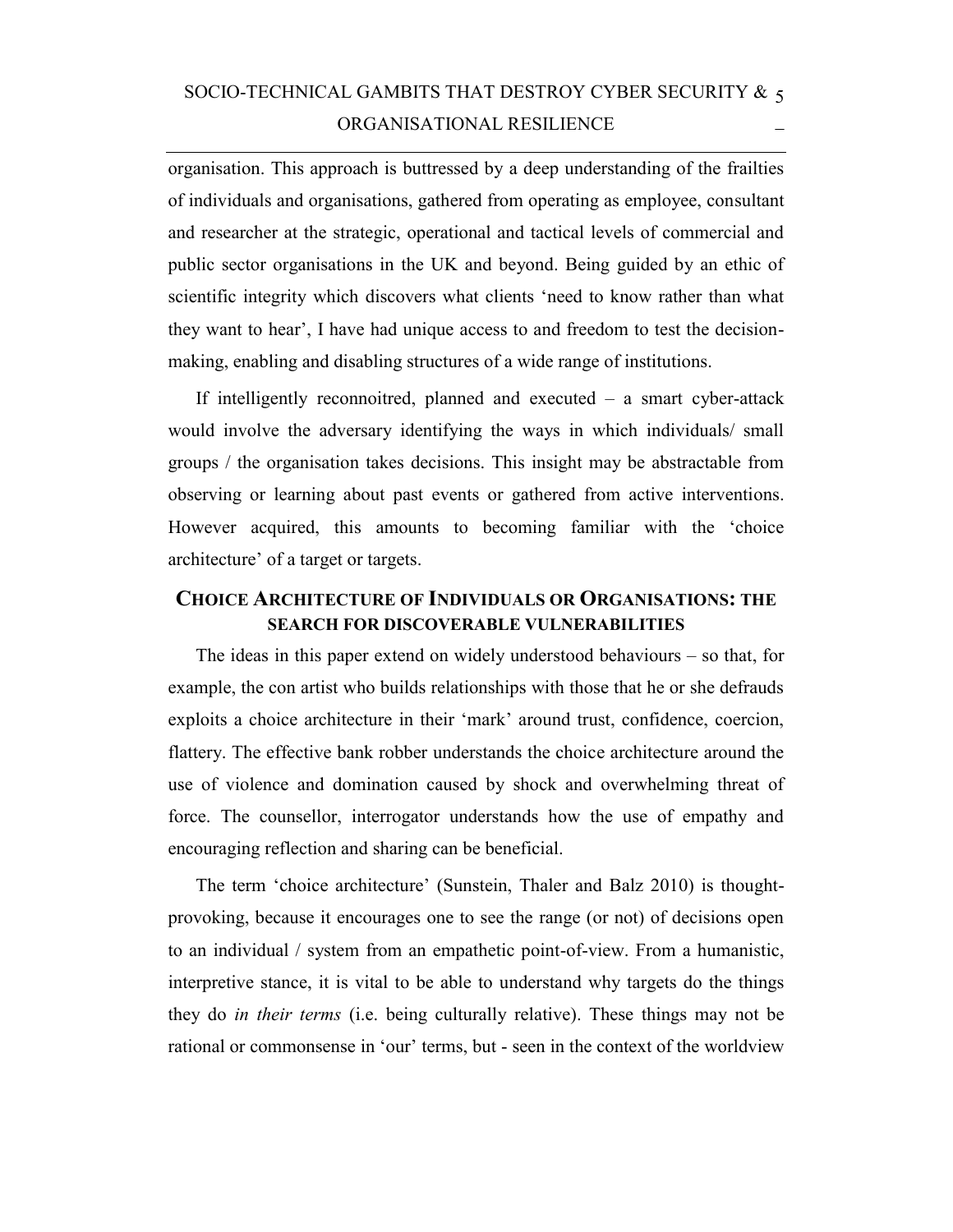of another – they will be: and we can generate and use such insight. By collating a view of the choice architecture around an individual and their host organisation (and 'imagining across' any gaps in that view), we come to understand what an adversary might garner about the micro-culture of an individual or small group, how they might achieve effect, and how we might detect and prevent such attempts at information–gathering and intervention.

In his legendary 1980s work for the US Marine Corps, LtCol Channon – of *The Men Who Stare at Goats* fame - presents a diagram which can be used to capture this concept. The individual stands in the centre of an *array* of influences and rules (informal and otherwise) which social and other structures impose or suggest. Inspired by this diagram (which summarises what anthropologists have often only been able to express in reams of words), the author began to speculate about the operational potential of a novel way of considering the choice architecture / worldview of an individual that could bring together a number of strands to achieve real effect.

Taken together, as comprehensive a picture as possible could give a finegrained understanding of how a person's worldviews are founded and sustained and what they are (or could be) susceptible to in terms of influencing choices or ways in which they might be placed in a position that leads to, say, their suspension from their current employment role.. Some of the influences could be *direct* (e.g. removing or supporting an existing element), others *indirect* (what do we have to re-engineer or introduce in order to make a new component attractive to the target?).

Policy-makers have begun to see that a more individual-centred approach to shaping decision-making can be helpful. **Behavioural science** – typically applied to health-related issues – is a case in point. In trying to overcome the difficult challenge of encouraging desirable changes to lifestyle amongst citizens in Western, post-industrial, liberal democratic states, it has been found that this outcome may be more likely as a product of 'nudge' and tweaks to the choice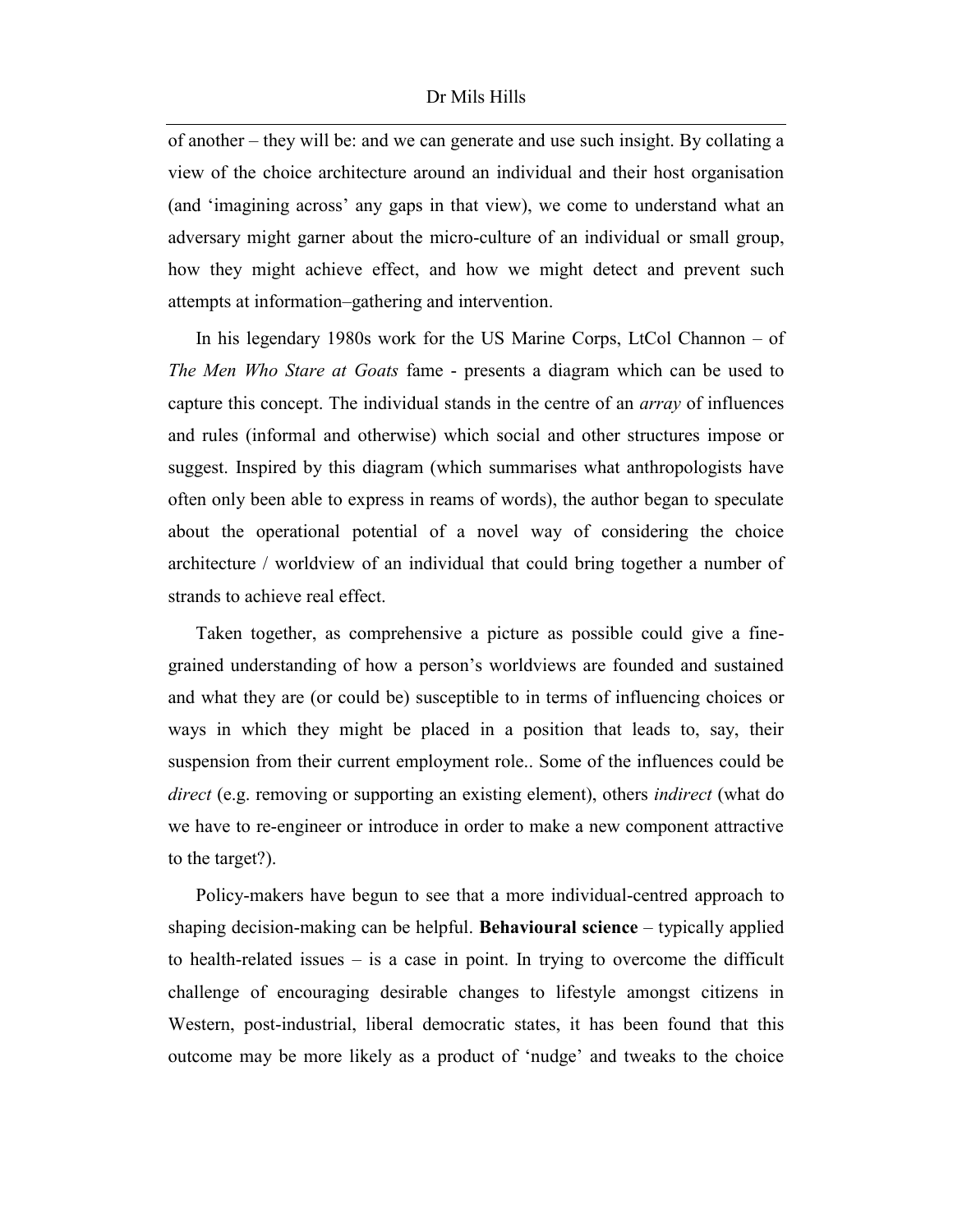# SOCIO-TECHNICAL GAMBITS THAT DESTROY CYBER SECURITY & 7 ORGANISATIONAL RESILIENCE

architecture around consumers than the traditional tools of regulation and enforcement. So, for example, making exercise and lifestyle change achievable, cool and sexy (see <http://www.thisgirlcan.co.uk/>- from Sport England and partners), rather than taxing fat and sugar, are thought more likely to achieve increased levels of physical activity and therefore improved physical and mental health, reduced use of hospital resources and so on.

This paper is an initial exploration of how stronger versions of these ideas can be applied to challenging real world contexts – with the objective being to defend socio-technical systems against the realities of micro-cultural decision-making to reinforce, retire, degrade or replace existing choices for targets, using new but effective means to understand and act. This paper uses the term *micro-cultures* to describe the environment around and sustained by an individual or small-group. The dynamics and processes of such mini-organisations can be impacted in effective ways – as it is such groupings that are likely to be the predominant forms of adversary that we face having to deal with over the coming decades. It is assumed that the group / individual culture here is of much greater significance than the larger culture from which one or more members of the group may hail from.

### **SITUATIONAL AWARENESS, SENSE- AND DECISION-MAKING**

The situational awareness and world view held by an individual is produced from the choice architecture that a person builds. Although some of these elements may be inescapable, others will be particular to the individual / small group. If an individual has adopted a particular political perspective, for example, then this often influences their ideas of what counts as trusted sources of information – largely that which rewards them with positive reinforcement.

Endsley, highlighting the aviation roots of the term situational awareness (SA), defines it as "the pilot's internal model of the world around him at any point in time" (1988). This model is synthesised from what instruments report, what can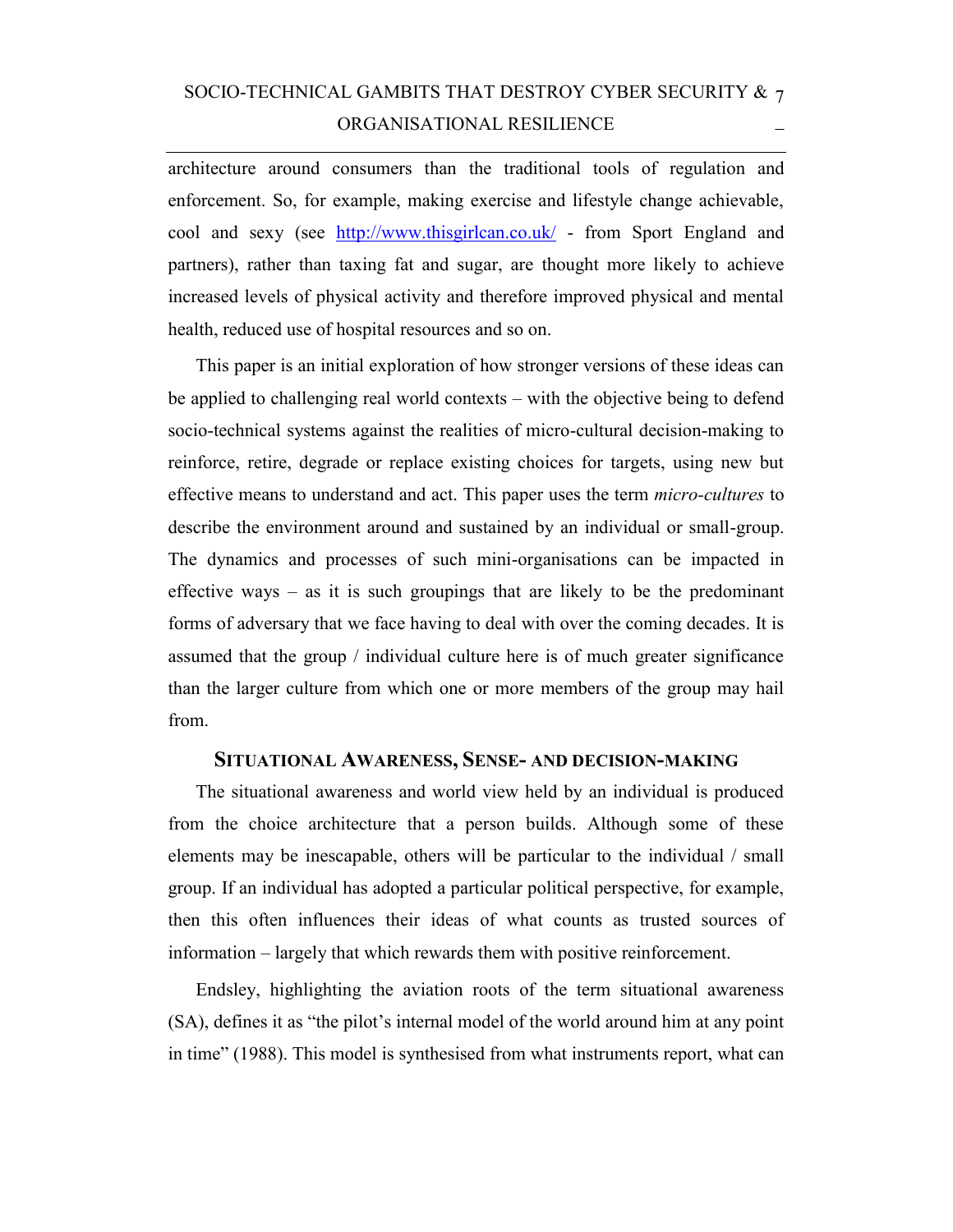be seen outside, what radar and other sensors show as well as sensory input meshed with the prior experience of the pilot. Individuals synthesise across their sources and choices and interpret or impose meaning on them to produce their worldview. Through using empathy, imagination, inference from psychological and other research, we can generate a usable representation of the target's choice architecture and the routes to it to achieve hard outcomes.

As an anthropologist, the author is passionate about the value of looking at how individuals and groups make sense of their world. Anthropologists are nothing if they forget their cultural relativity: what appears to look exotic, irrational to 'us' does not to those who believe or pursue activities or hold beliefs that we do not. Although a clumsy word, 'ethnomethodology' is our word to describe variation in commonsense. A vital element of a micro-culture's Situational Awareness (SA), commonsense varies across space and time. It can become extremely localised as a strong source of identity and underpinning of otherwise inexplicable behaviour: more can be done to capture and work with it.

#### **HEURISTICS: VULNERABILITIES AT THE HEART OF DECISION-MAKING**

Given that the decisions that humans make are based on an understanding of reality driven by information, the speed, pace and quality of decision-making is affected by the processes that individuals or groups have for synthesising their situational awareness. In an effort to make decision-making as efficient as possible, humans have evolved *heuristics* as a way of attempting to use patternmatching to save having to think up new explanations for events and solutions to them. If a situation is perceived to be like one previously encountered, we tend to try and fit a sense-making and intervention solution to it that we have previously applied. This reaches a dangerous extreme when we allow ourselves or others to adjust how we *perceive* a problem in order to *fit* a solution that we know we have. In other words, in our desire to make sense and to succeed, humans can be tempted to believe that the world is what it ought to be rather than what it is.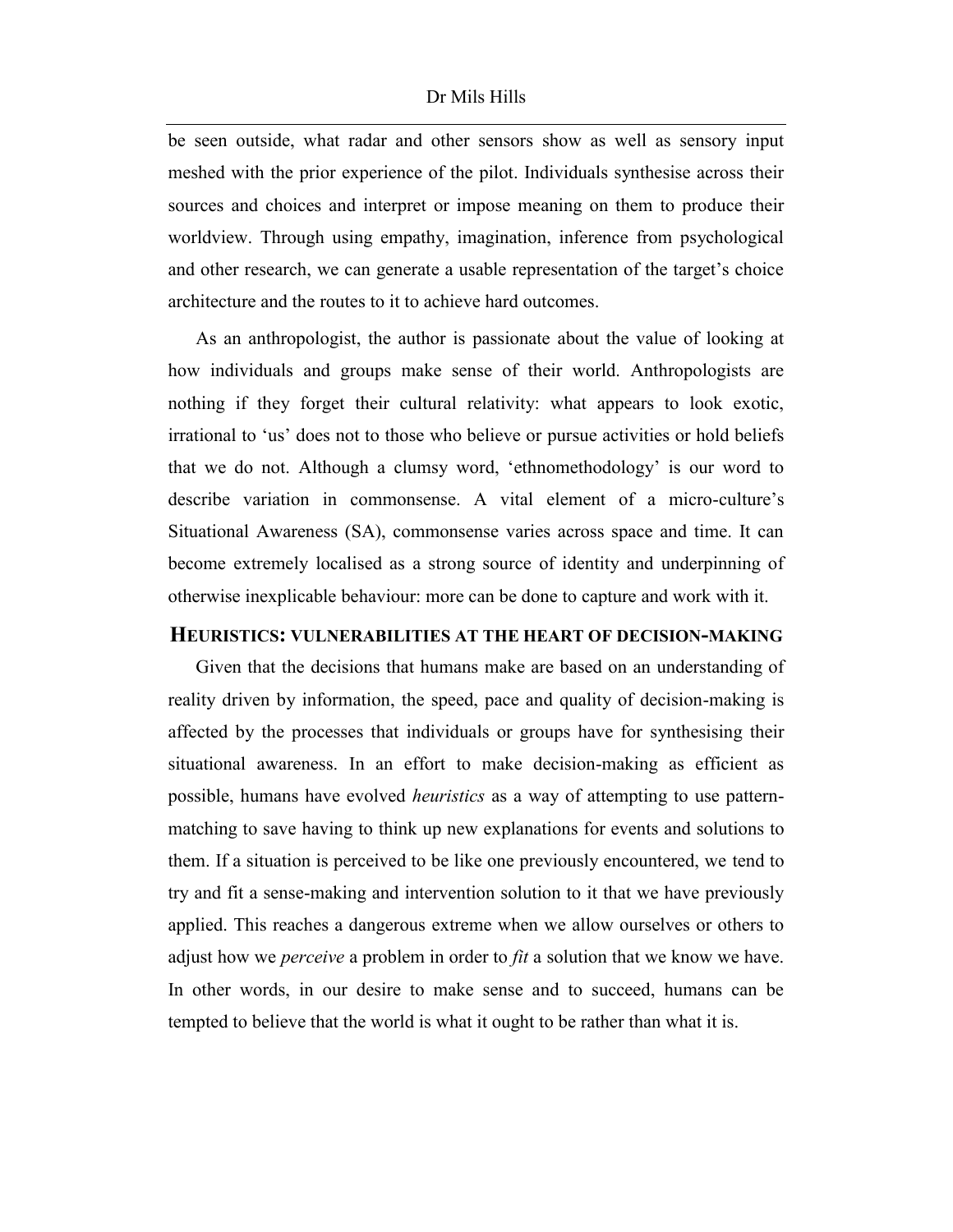# SOCIO-TECHNICAL GAMBITS THAT DESTROY CYBER SECURITY & 9 ORGANISATIONAL RESILIENCE

Heuristics have been defined as "a strategy that ignores part of the information, with the goal of making decisions more quickly, frugally, and/or accurately than more complex methods" (Gigerenzer and Gaissmaier 2011: 454). Of course, such shortcuts for speed, efficiency and accuracy have to be used very carefully – incorrect identification of the circumstances can lead to the use of approaches that are sub-optimal. MacGillivray summarises three key heuristic processes that are relevant in explaining how humans tend to make psychological life as efficient as possible:

*Credibility heuristic* – If the *conveyor* of the warning message passes a threshold of perceived credibility, then treat the message as being a signal from the target; if not, treat the message as being noise from a distractor

*Precedent heuristic* – Search for precedent(s) for unfolding event (i.e. historic analogue(s)), and if identified, then treat current events in the same fashion as they were.

*Facts-trump-speculation heuristic* – When faced with conflicting lines of evidence relating to a phenomenon, order them according to a predefined (but possibly implicit) hierarchy of evidence (cue validities), and treat the highest ranked line of evidence as true (MacGillivray 2014: 1720).

Heuristics have also been defined as "automatic, stereotyped behaviour" (Cialdini 2001: 7) – in the sense that ways of making decisions in a particular micro-culture can be done in pretty much thought-free ways. Heuristics help us function in a complicated world – we have to make assumptions in order to cope with the competing demands on our cognitive capacity. As Cialdini puts it:

Without these features we would stand frozen – cataloguing, appraising, and calibrating – as the time for action sped by and away. From all indications, we will be relying on these stereotypes to an even greater extent in the future. As the stimuli saturating our lives continue to grow more intricate and variable, we will have to depend increasingly on our shortcuts to handle them all (Cialdini 2001: 7).

Heuristic processes are developed to try and impose synthesised cognitive stability and predictability on the world (i.e. commonsense). Decision-makers in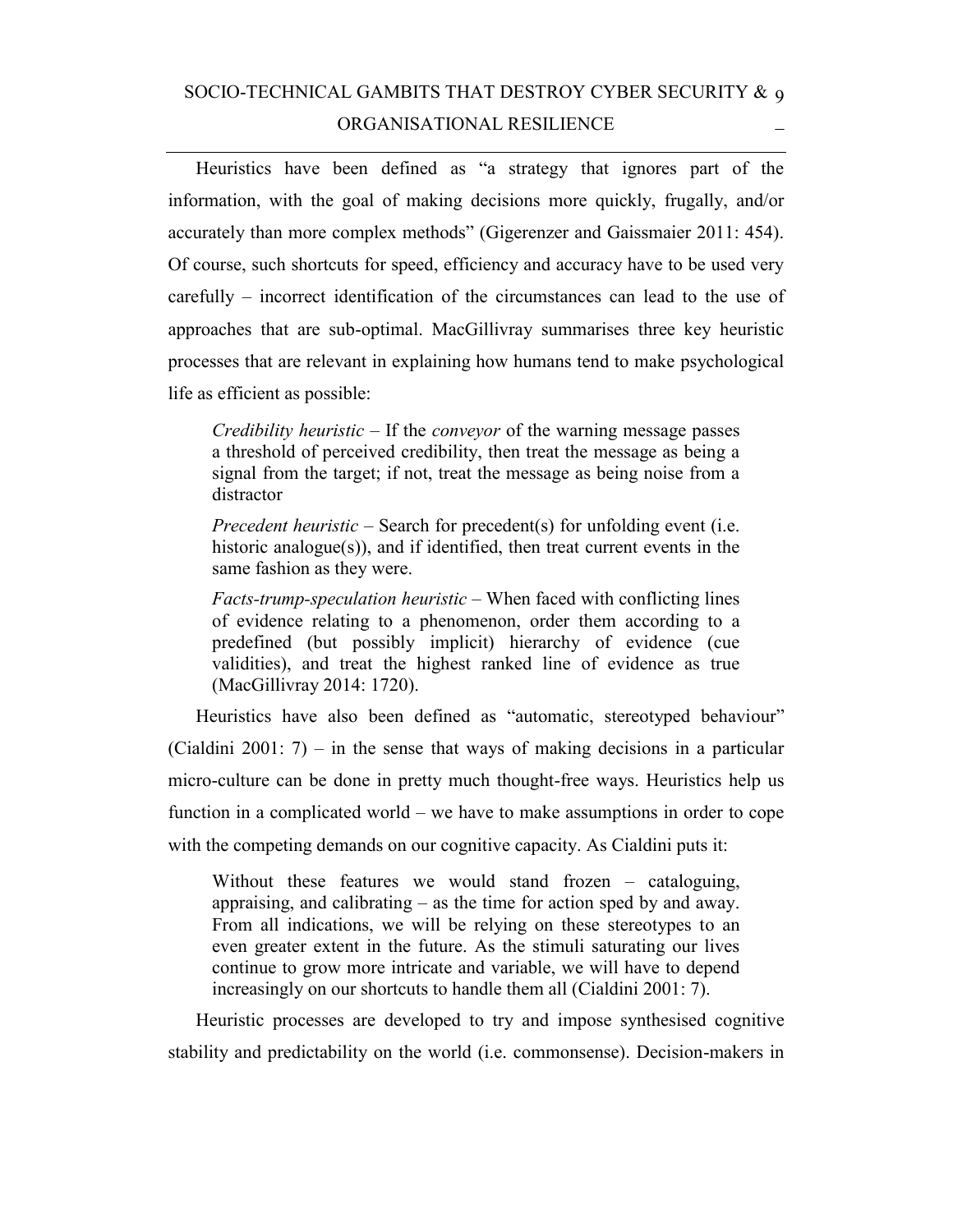the West, for example, believe that they should not make any major decision without as perfect a quantity and quality of information as possible. This is their commonsense, bounded by heuristic constraints of their own making. Of course, by the time this point has been reached, most opportunities to exercise freedom of manoeuvre or shape the consequence of events have eroded. And yet 'secondary elaborations' will often absolve them of any responsibility for a poor outcome.

Other versions of these 'psychological traps' include acknowledging and valuing only evidence that confirms (rather than contradicts) a preferred view of reality; the continuing of a course of action because of the level of investment already sunk, and so on (see below). In addition, the draw of these traps is enhanced under conditions which prevail in crises: incomplete and inconsistent information, cognitive and physical stress effects, the challenge of multiple demands, new situations and knowledge, scrutiny from peers, the media and so on.

In striving to grow the cyber-resilience of organisations, exercises should provoke stressful or other conditions to encourage the fall-back to inappropriate heuristics and enable the recognition and correction of unhelpful behaviours. These heuristic traps could be encouraged, generated and baited  $-$  to shape situational awareness and manage choice architecture. Often, these heuristic tendencies and traps are organisational and individual *Defaults*: under specific circumstances, individual 'a' tends to make a snap decision, then commit to it, explain it by recourse to 'x', 'y' and 'z' (and so on). Diagnosed in a safe environment (e.g. a simple table-top exercise or an FDREx, see Hills 2015 for an outline of how these can be done cheaply and repeatedly), appropriate treatments can be developed to allow individuals to see the traps that they have been drawn to.

Although damaging enough in isolation – the flaws in generating situational awareness can mesh with one another. Hammond, Keeney & Raiffa give the example of a situation where: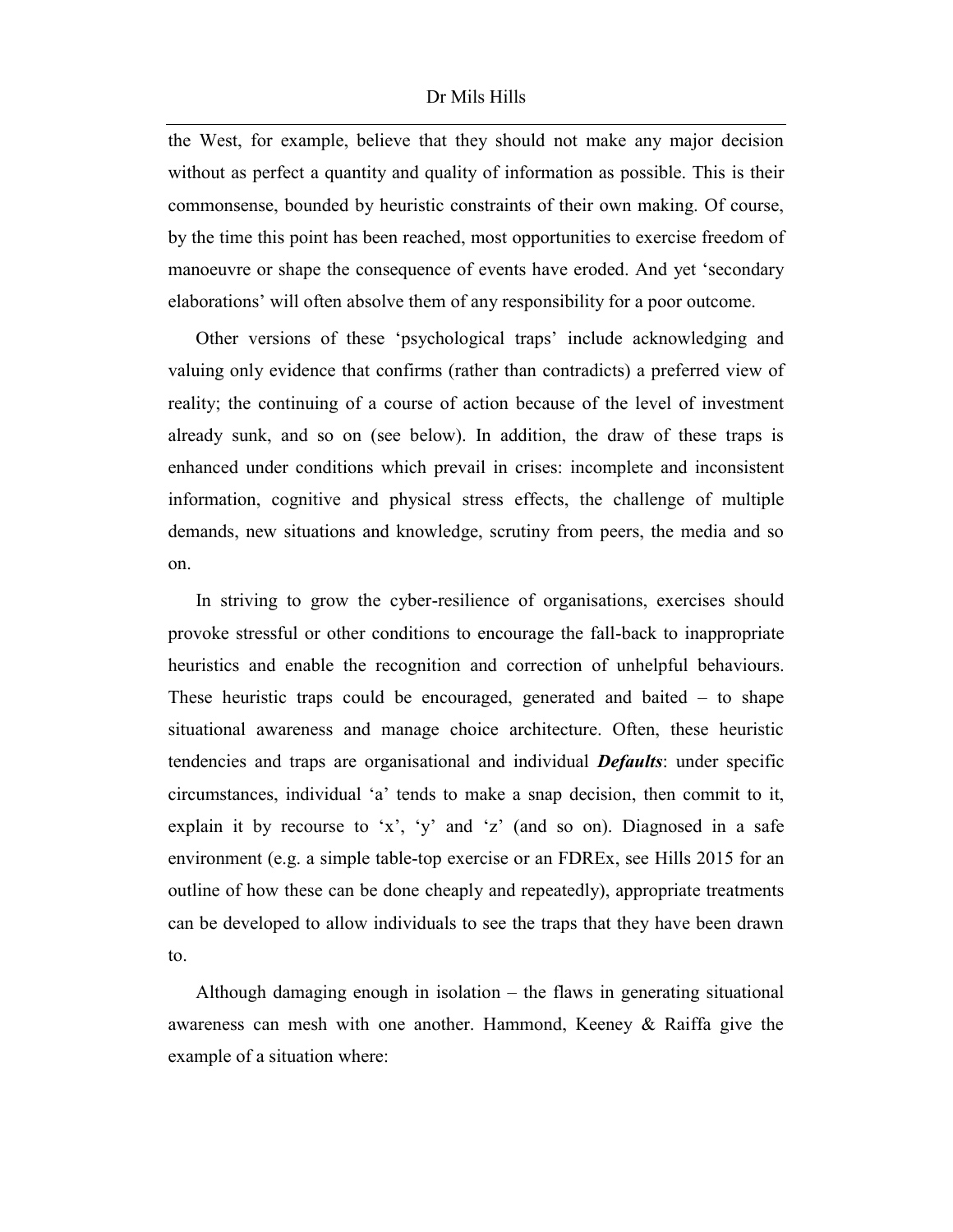[a] dramatic first impression might anchor our thinking, and then we might selectively seek out confirming evidence to justify our initial inclination. We make a hasty decision, and that decision establishes a new status quo. As our sunk costs mount, we become trapped, unable to find a propitious time to seek out a new and possibly better course. The psychological miscues cascade, making it harder and harder to choose wisely (Hammond, Keeney & Raiffa 2006).

In reviewing events, even if a decision-maker's actions and assumptions have proven to be faulty, dominant personal and institutional cultures mean that they tend to then deploy 'secondary elaborations' to explain why there are other aspects that should bear the blame. A failure that is outwith the decision-maker's control will be said to have undermined the ability of that individual to function as they would have wished. This protects the individual and their surrounding system from being seen to have failed – the wider confidence in the stability and predictability of the ways in which things are done must be protected.

There are normally few opportunities for challenge built into individual and organisational heuristics. These are very simple rules designed to avoid the need to evolve new solutions to problems or require new intellectual effort to make sense of a situation. We look for patterns that confirm that a new event is the same as (or similar to) a prior one. Information which does threaten these patterns is very likely to be dismissed – unless an organisation or individual has implemented challenge into its operating procedures..

We need to know when we should question or retire a heuristic to enable sensible decision-making, *or* know how to make a context over-complicated for an opponent, such that they are very likely to use inappropriate heuristics. Take the example of the growth of self-proclaimed experts who drive and shape consumer and other behaviour. As Cialdini puts it, citing others, "we frequently ignore […] arguments and allow ourselves to be convinced just by the expert's status as 'expert.' This tendency […] can be referred to as controlled responding (Chaiken & Trope, 1999)". Sometimes this tendency is harmless or helpful, but if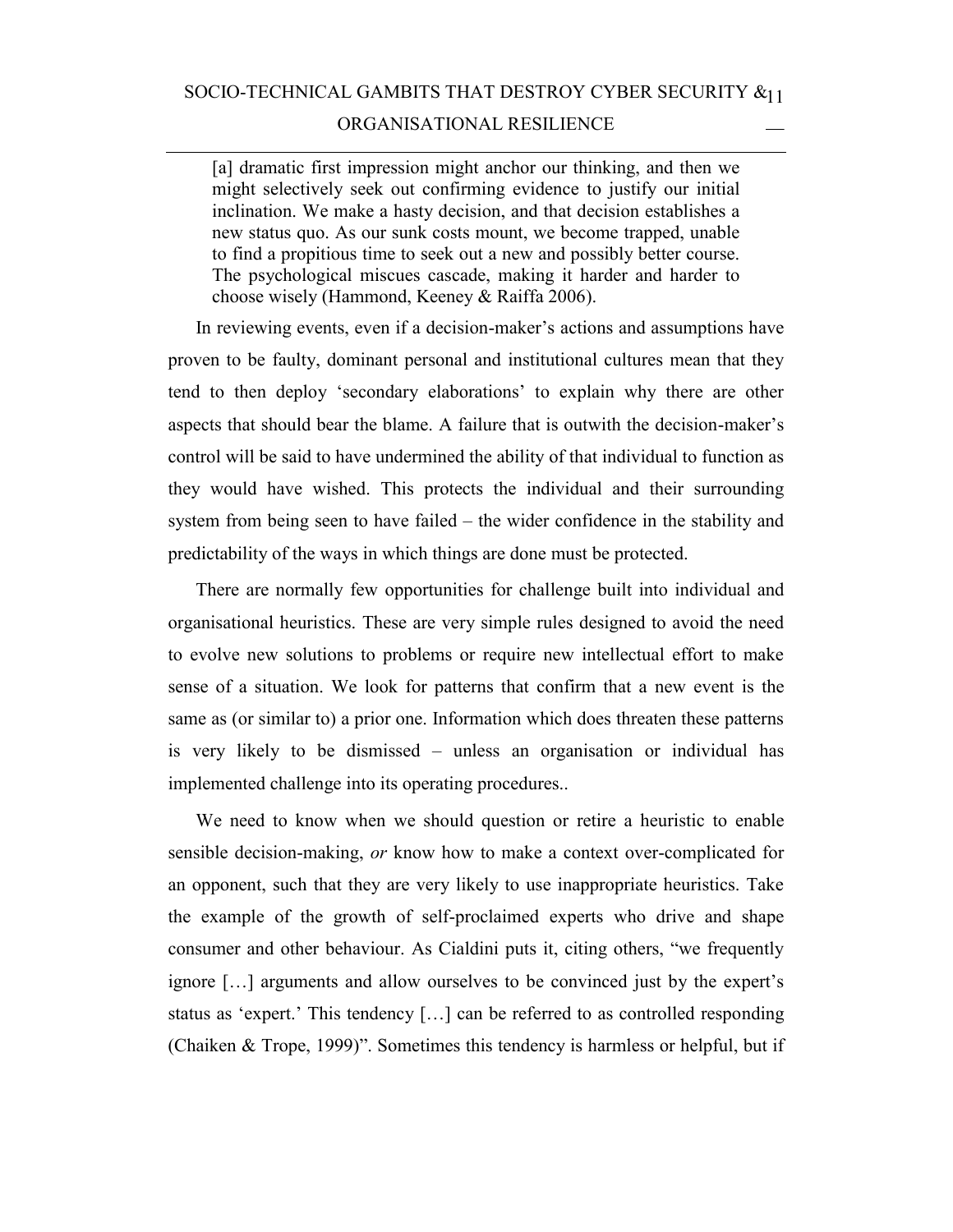presumed experts are actually unqualified and / or unreliable – this can be deadly dangerous to decision-making. Again, in the operational context we may wish to maintain the influence of such advisors to an adversary.

Certain occupations and individuals have developed formal means of avoiding such heuristic traps and we can all learn and develop analogues of these. For example, pilots are trained to know that an object which appears fuzzy may actually be closer than it is perceived. As Tversky and Kahneman put it: "distances are often overestimated when visibility is poor because the contours of objects are blurred. On the other hand, distances are often underestimated when visibility is good because the objects are seen sharply" (Tversky and Kahneman 1974: 1124). Exercises and post-event analysis should train the capability of individuals and teams (in and before crises) to avoid tempting and automatic heuristic traps. Of course, in the real world, a smart adversary would seek to ensure that heuristic traps are maintained until a time of their choosing.

### **THE POWER OF BELIEF, EMOTIONS AND ATTENTION**

When committed to an idea, being able to retain objectivity and selfreflexivity such that one adapts or drops that belief when circumstances change is of vital importance. Generally, however, what happens is that individuals and groups perpetuate belief in something even when it is patently no longer tenable. This is a further example of how beliefs change perception and even drive physical and psychological reality. This power difficult to exaggerate. Take an anthropological description of the effects of belief in the efficacy of a curse, for example:

Cannon showed that fear, like rage, is associated with a particularly intense activity of the sympathetic nervous system. This activity is ordinarily useful, involving organic modifications which enable the individual to adapt himself to a new situation. But if the individual cannot avail himself of any instinctive or acquired response to an extraordinary situation (or to one which he conceives of as such), the activity of the sympathetic nervous system becomes intensified and disorganized; it may, sometimes within a few hours, lead to a decrease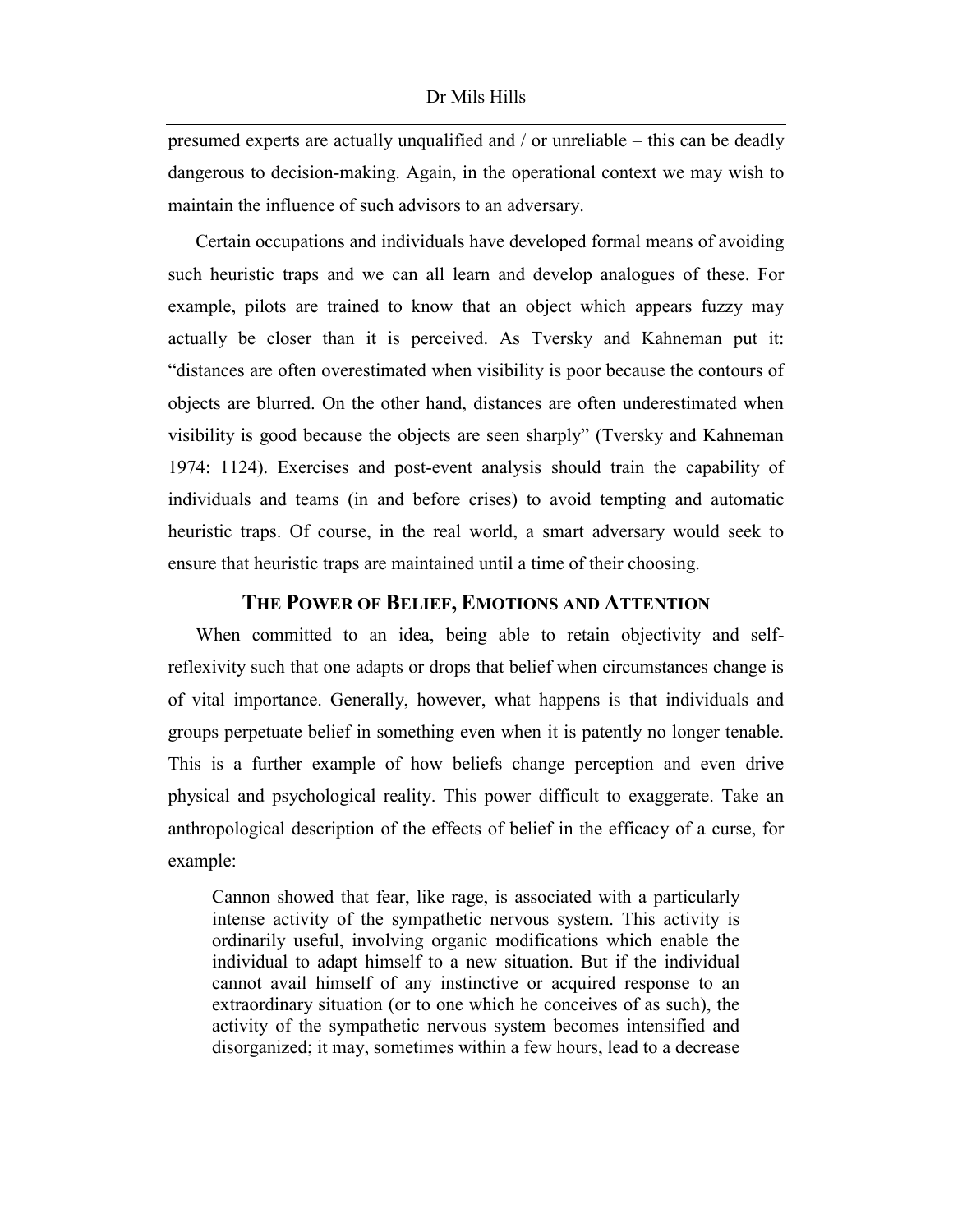SOCIO-TECHNICAL GAMBITS THAT DESTROY CYBER SECURITY  $\alpha_{13}$ 

#### ORGANISATIONAL RESILIENCE

in the volume of blood and a concomitant drop in blood pressure, which result in irreparable damage to the circulatory organs. The rejection of food and drink, frequent among patients in the throes of intense anxiety, precipitates this process; dehydration acts as a stimulus to the sympathetic nervous system, and the decrease in blood volume is accentuated by the growing permeability of the capillary vessels. These hypotheses were confirmed by the study of several cases of trauma resulting from bombings, battle shock, and even surgical operations; death results, yet the autopsy reveals no lesions.

 There is, therefore, no reason to doubt the efficacy of certain magical practices. But at the same time we see that the efficacy of magic implies a belief in magic. The latter has three complementary aspects: first, the sorcerer's belief in the effectiveness of his techniques; second, the patient's or victim's belief in the sorcerer's power; and, finally, the faith and expectations of the group" (Levi-Strauss 1963: 168)

Imprisoned in a choice architecture that provides no alternative explanation other than that the curse will have the sorcerer's desired effect, the victim produces their own physical impact from purely psychological drivers of fear. Devastated by a perceived reality – victims have no choice but to die.

A publication commissioned by the UK Cabinet Office explores how more benign use of ideas can help policy-makers and regulators be more effective in changing how people make decisions. One section deals with emotion:

Affect (the act of experiencing emotion) is a powerful force in decision-making. Emotional responses to words, images and events can be rapid and automatic, so that people can experience a behavioural reaction before they realise what they are reacting to. Moods, rather than deliberate decisions, can therefore influence judgments, meaning they end up [making decisions that are] contrary to logic and self-interest. People in good moods make unrealistically optimistic judgments, whilst those in bad moods make unrealistically pessimistic judgments (Mindspace 2010: 25).

However, it should also be possible to make use of the fact that *judgments can equally influence moods*. Individuals can be expected to make the judgments that deliver a feeling of satisfaction. These decisions may not actually be of the best quality either. Whilst humans like to think of themselves as neutral, rational and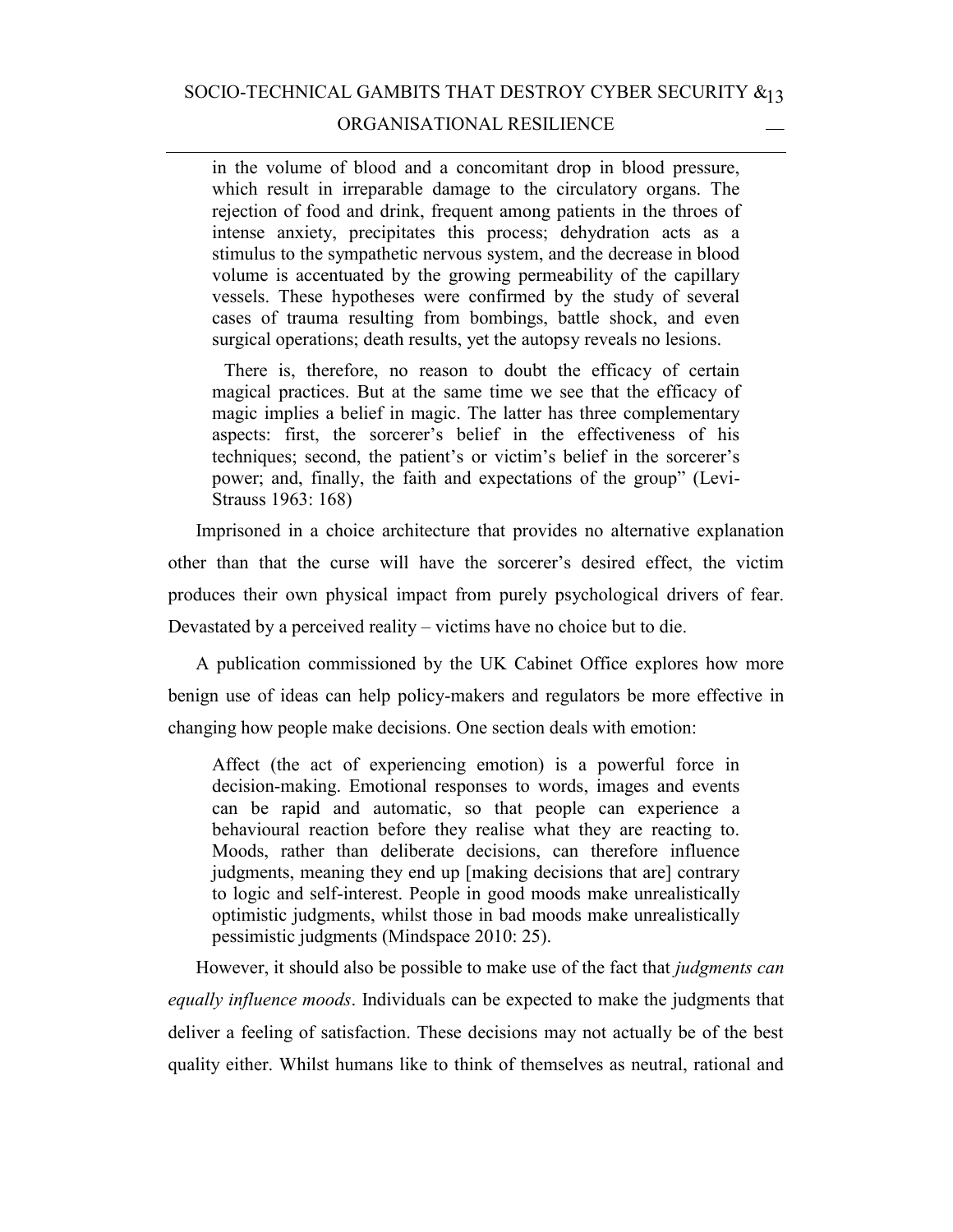scientific in their Observation, Orientation, Decision-making and Action (OODA, after Boyd), this is often very far from the reality of how decisions are made. The psychological traps outlined above, for example, tend to be perceived as inescapable and generate massive commitment, not least because group and individual thinking is suffused with emotion. Individuals in organisations tend to lack courage and fear the consequences of challenging dominant views (whether in the cockpit of an airliner, the boardroom of a company or the leadership of an insurgent group).

Removed from the situation (de-immersed) or with the benefit of hindsight, individuals may see that they made the wrong decisions despite the presence (possibly overwhelmingly so) of alternative options and contradictory information. But under stress and with their emotions in full play – they made decisions which were sub-optimal. Sticking with Sunk Costs, desperation for Confirming Evidence and the temptation of easy approaches to a badly framed problem are all the output of an emotionally-anchored commitment. Individuals and groups receive positive reinforcement (i.e. feel good or righteous or sensible) from being in the grasp of these traps because, at the cognitive level, *they need reality to be what they hope it is rather than what it actually is*.

The molecule dopamine is relevant here. This neuromodulator - and the areas of the brain in which it is produced - are "involved in normal brain functions such as working memory, reinforcement learning, and attention" (Fellous and Suri 2002: 1). Typically, dopamine is released in response to a situation associated with enjoyment: providing the reinforcement that allows us to learn via the reward of praise. It is also involved in the cycle of addiction – being released (after a possibly complex series of processes in the brain) after the physiological addiction is met or as part of psychological addiction. The feelings of pleasure or satiation may be generated by endorphins themselves triggered by dopamine:

In other words, the dopamine in the reward pathway may make you crave drugs or alcohol or sex or a symphony, and it may also reinforce habitual drug use, sex, or symphony listening, but it is not responsible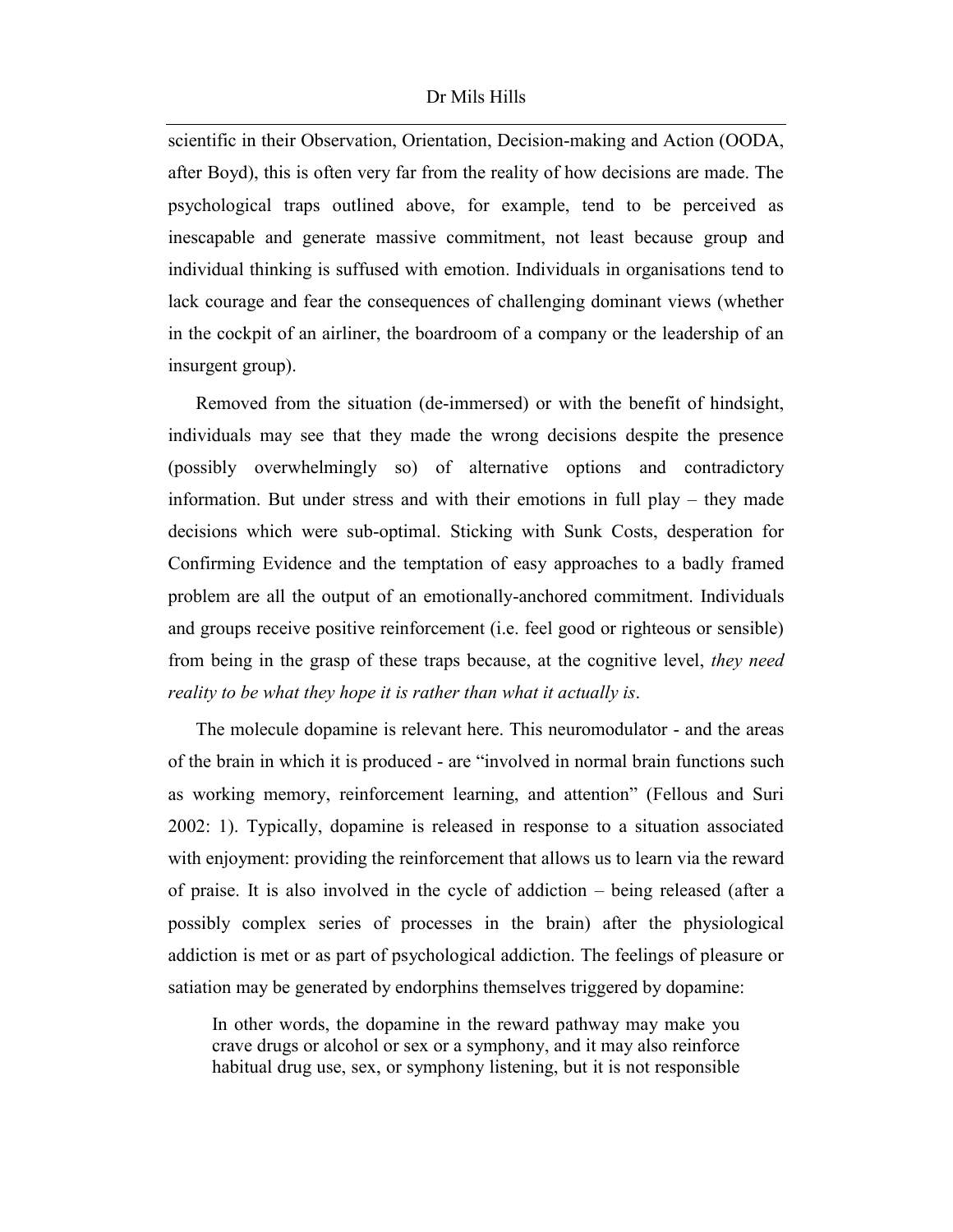# SOCIO-TECHNICAL GAMBITS THAT DESTROY CYBER SECURITY  $\alpha_{15}$ ORGANISATIONAL RESILIENCE

for the pleasure you get from these activities. The pleasure which we get from these things seems to involve neurotransmitters called endorphins and to involve hedonic hot spots (Hamsnetwork, undated)

If dependence is acquired – to any potentially addictive activity, substance or default way of handling a decision – then an individual becomes motivated to seek the reward of sating cravings. There is no reason why in decision-making, individuals may have become dependent on the pleasure generated by sticking with what they know, with pursuing sunk costs and meeting the expectations of simplistically framed issues.

In other words – the psychological traps and defaults to an inappropriate commonsense described earlier – can be usefully seen as forms of addictive and dependent behaviour. If we swop out substances (e.g. alcohol) for powerful ideas and patterns of behaviour (e.g. Defaults) – just as alcohol impacts on a range of different neurotransmitters producing a range of neurological effects, so too could powerful ideas (commonsense) and patterns of behaviour (heuristics) generate dependence and be defended from challenge. Reality is mis-perceived, from the level of chemicals in the brain.

Negating an emotional reward, providing an alternative and better emotional reward or depressing mood to make decisions more (or less) rewarding are all speculative approaches that could be planned and deployed. The author has published conceptual research which explores whether recruitment to problematic behaviours (suicide bombing and unethical employee actions) could usefully be seen as the result of 'infection' by powerful bundles of memes (ideas) which change the emotional reward pathways, values and standards, sources of trusted information and so on for individuals and small groups (see Hills 2012 and 2014).

Making use of how emotions intersect with the choice architecture of an individual is potentially valuable in the operational context. The power of information that leverages emotion has been demonstrated in the commercial domain: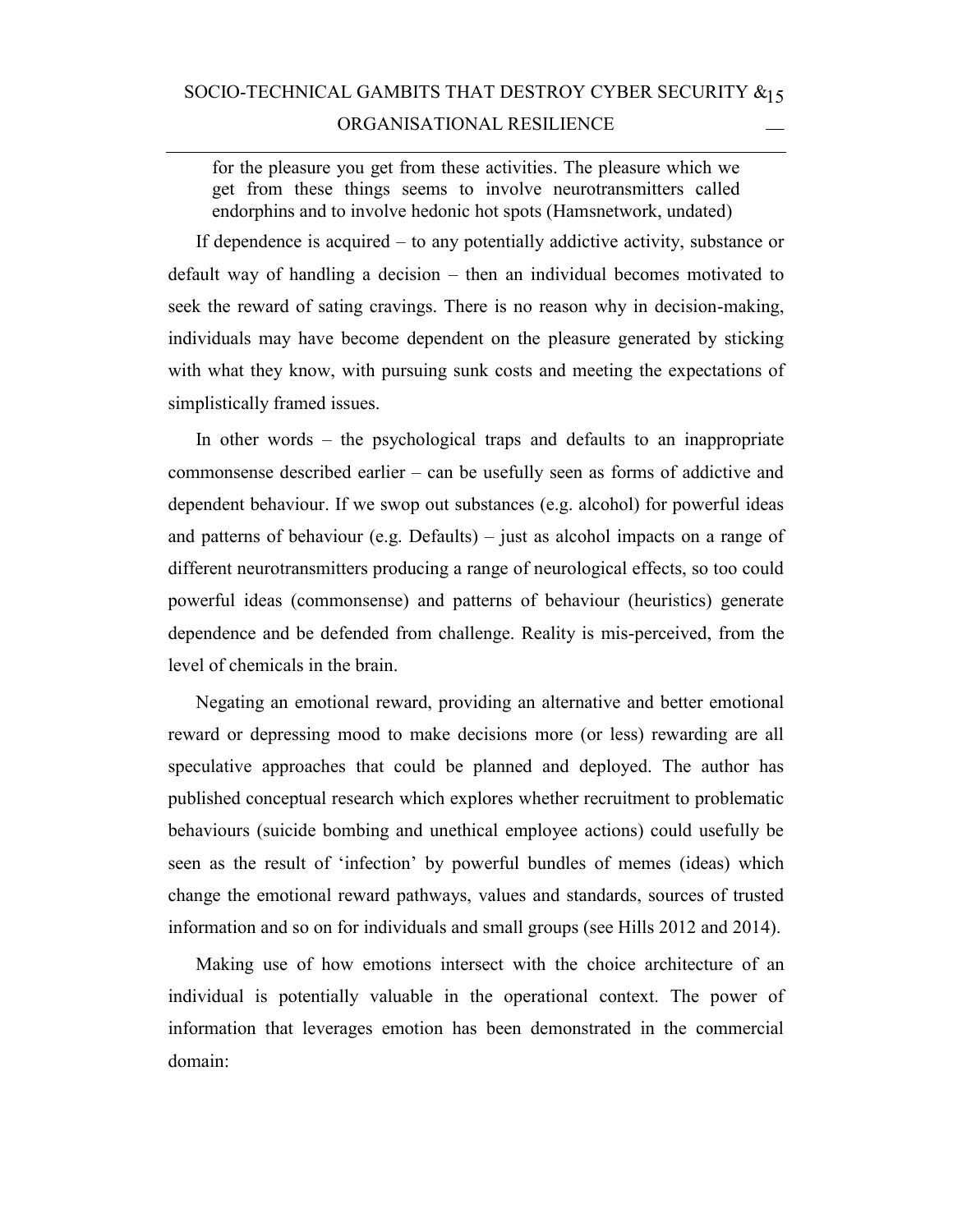#### Dr Mils Hills

including a picture of an attractive, smiling female increased demand for [a] financial product by the same amount as a 25% decrease in the loan's interest rate.

[In Ghana, an] intervention campaign focused on provoking disgust rather than promoting soap use [in order to sell soap]. […] This led to a 13% increase in the use of soap after [visiting] the toilet and [a] 41% increase in reported soap use before eating (Mindspace 2010: 26).

These are encouraging signs, but clearly the need is to build on this evidence to produce approaches and outputs that deliver meaningful effects in more challenging real-world environments, including being able to introduce new thoughts and actions into target micro-cultures. This objective is made even more potentially beneficial given that emotion is strongly linked with attention.

### **DIVERTING OR FOCUSING ATTENTION WITH EMOTION**

In a crisis management or commercial environment, "[u]nderstanding and managing attention is now the single most important determinant of business success" (Davenport and Beck, cited in RSA 2011: 26). Training individuals to maintain attention in appropriate directions is a challenge to businesses and public sector organisations – in operational scenarios, the ability to understand and manage others' attention *away from* or toward the most important decisions and directions could be extremely useful. Skimming through the clinical literature, it is clear that there are a number of ways in which emotion affects the attentiveness of decision-makers:

In rats in vivo, stimulation of the ventral tegmental area or local application of dopamine decreases the spontaneous firing of the prefrontal cortex (Thierry et al., 1994), striatum and nucleus accumbens (Nicola et al., 2000), suggesting that dopamine may be able to control the levels of noise, and hence signal-to-noise ratios (Fellous and Suri 2002: 2).

In other words, levels of the neuromodulator dopamine affect how and whether noise is interpreted. In the decision-making context, then, this could be another way in which contradictory information ('noise') is ignored, not even acknowledged by those, for example, stuck fast on the psychological trap of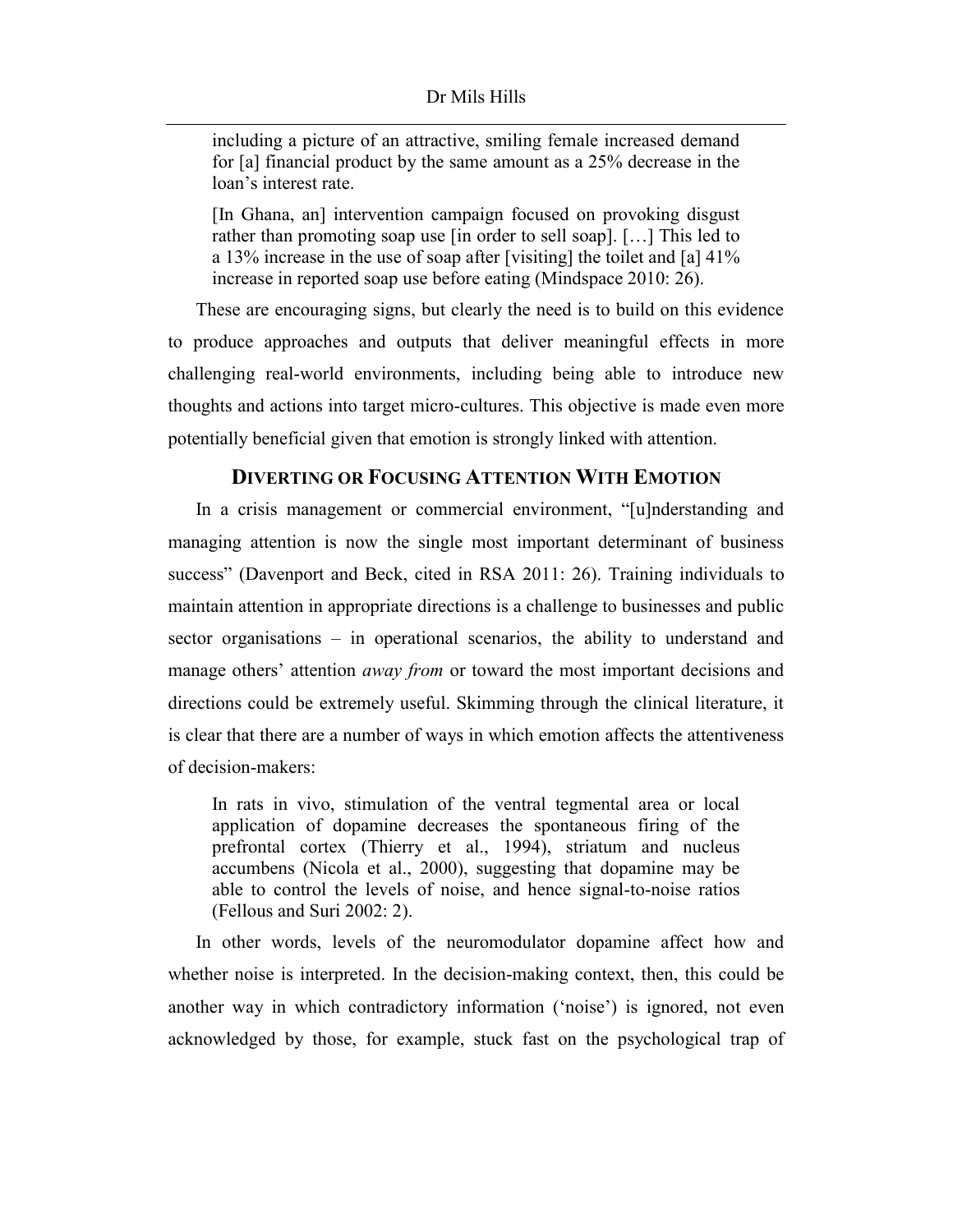# SOCIO-TECHNICAL GAMBITS THAT DESTROY CYBER SECURITY  $\alpha_{17}$ ORGANISATIONAL RESILIENCE

seeking only confirming evidence. Repeated exposure to the emotional payback of what's come to be seen as the commonsense, no-alternative-approach-exists has so shaped the reward pathway in the decision-maker's brain that facts or truth that need to be heard are ignored as 'noise': their content isn't even recognised as relevant to the issue at hand. A comprehensive means of achieving and maintaining this outcome in an operational context could be useful.

The clinicians mentioned above, exploring the way in which disorders such as Attention Deficit Hyperactivity Disorder (ADHD) play out in the brain, have concluded that those with ADHD do not lack the ability to be attentive: it's just that their attentiveness is directed in a *different way*:

There's a highway of nerves connecting the dopamine reward pathway to the prefrontal cortex, a crucial fold of tissue that controls the spotlight of attention. This makes perfect sense: A sensation or idea that triggers more dopamine release – it's deemed worthy of more *neural currency* – is more likely to get noticed, and enter the crowded theater of consciousness. In other words, the prefrontal cortex is now paying attention. *The chemical has told us what we should notice* (Lehrer 2010, emphases added).

For decision-makers, then, they are attentive (possibly in obsessive detail) to things that they have decided (because they feel rewarded by doing this) are priorities and seek specific signals from noise. In responding to a crisis, leaders often become involved in distracting 'busy work' or tedious detail: offering a running-commentary on broadcast TV news or personally drafting a mundane press release. Attention is mis-directed, but not necessarily as a result of entirely deliberate thought. Scarce energy of the individual and their team(s) is focused on something that will provide short-term reward (dopamine feedback, sense of achievement, 'buzz') – even though this may ultimately be rewarding extremely undesirable or unadaptive behaviour. Heuristics and defaults are difficult to resist because, at the molecular level, decision-maker brains are being directed to invest attention in ways which guarantee dopamine feedback. Commitment is social and chemical.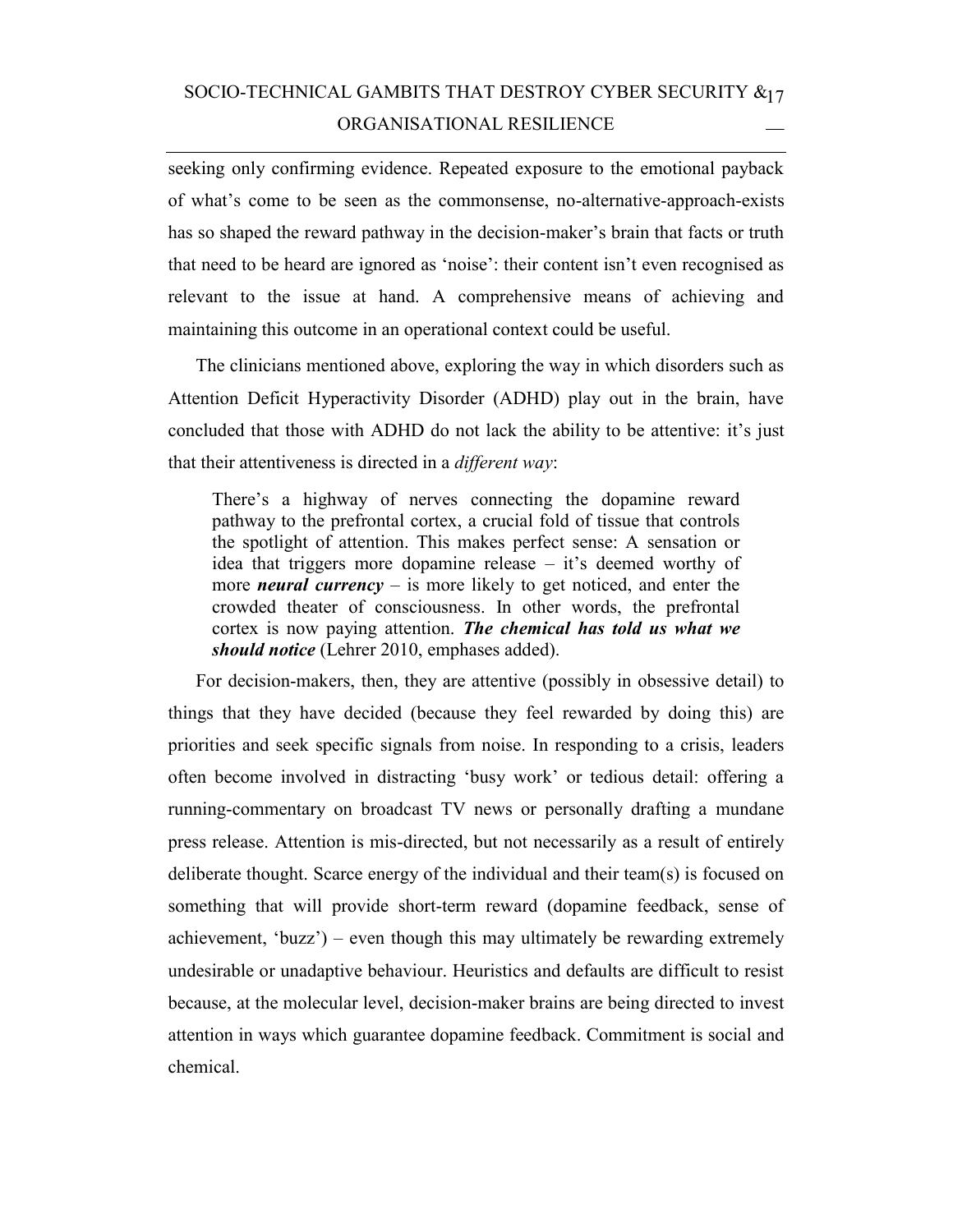#### Dr Mils Hills

Supporting those observations is a significant amount of psychological literature that describes the effects of emotional arousal on perception: in general, attention becomes fixated on micro details (or cues), making all else peripheral. Easterbrook's cue utilization theory, for example, holds that once at a high degree of arousal, attention will be focused to sensitivity to a narrow range of cues.

Martin, Schrock, Leaf and Rohr introduced the notion that organisations have states of morale or "emotion cultures that consist of languages, rituals, and meaning systems, including rules about the feelings workers should, and should not, feel and display" (2008: 46). Organisational psychologists have developed the idea of *emotional labour* to describe the effort that employees, for example, have to invest to meet the requirements of the company. Organisations, their security, cyber and other functions should be cognisant of the effects on resilience and crisis management of the emotional health of their workforces. It is a cliché to state that 'culture' is at the heart of all that a company or other institution does – but that does not meant that it isn't true, nor that the emotional state of groups and individuals isn't incredibly important. The worn-down, susceptible individual could be targeted or created by an adversary (or just exploited by those who can find those in such a condition). Just as security is everyone's business, so too security depends on the psychological resilience of individuals.

#### **OTHER INFLUENCES ON DECISIONS**

The literature on decision-making is vast and most of it invulnerable to conversion to practical use. However, there are some lines of investigation that could be helpful. For example, the recognition that a good many decisions made by consumers and others are actually reached irrespective of details that are objectively associated with the issue. This has been described as a situation where, in relation to climate change beliefs for example, "individuals are sensitive to normatively irrelevant features of the judgment context, including transient temperature abnormalities [such as a warm summer or cold winter)" (Zaval and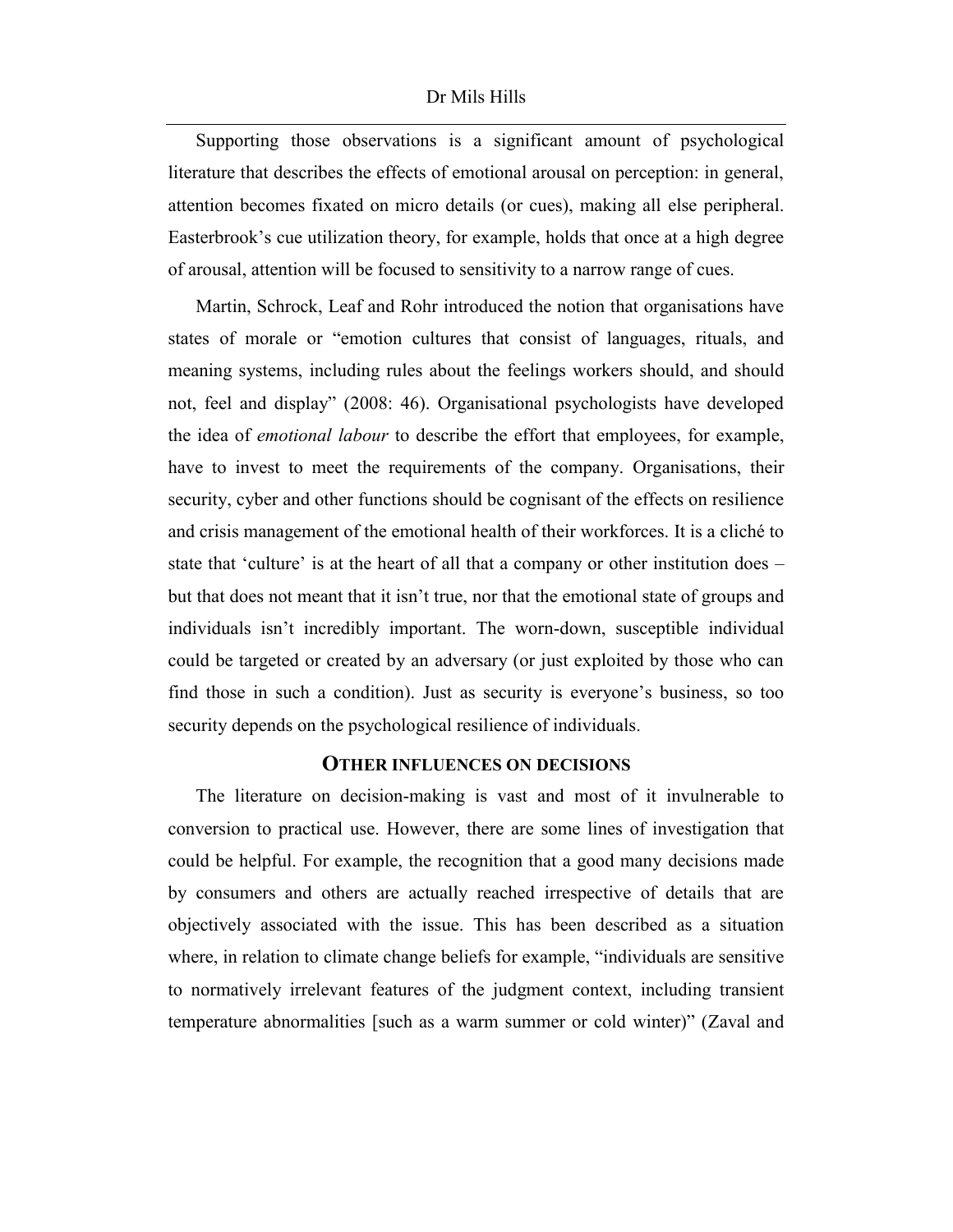# SOCIO-TECHNICAL GAMBITS THAT DESTROY CYBER SECURITY  $\boldsymbol{\&}_1$ 9 ORGANISATIONAL RESILIENCE

Cornwell 2014). In other words, a cold winter makes maintaining or converting to a belief in global warming more difficult.

By understanding the choice architecture around an individual, we should be able to understand or generate some certainty about means of influencing a decision by making use of non-directly related informational or emotional content. The idea might be to stimulate a heuristic decision by highlighting / making more attractive those features of the issue which are "normatively irrelevant" – also known as 'attribute substitution' (Kahneman & Frederick, 2002). Countering established ideas or narratives in a commonsense worldview may require finding **irrelevant but influential** ways of framing and outcompeting those ideas or narratives.<sup>2</sup>

Lakoff, a political campaign consultant in the US, notes that there can be said to be two levels of frams: surface and deep (Lakoff 2006). Surface frames key into and depend on the existence of deep frames. Therefore, when economists speak of a stock exchange as being like a steam engine, politicians of a war on drugs – deep frames are linked with the use of imagery and analogy, metaphor and the like. As Lakoff puts it:

Surface frames are associated with phrases like "war on terror" that both activate and depend critically on deep frames. These are the most basic frames that constitute a moral worldview or a political philosophy. Deep frames define one's overall "common sense." (*Ibid.:* 10).

From an influence standpoint, Lakoff reaches the conclusion that "Simply negating the other side's frames only reinforces them" (*Ibid.*: 14). Therefore, if we wish to encourage others to alter their opinion, this cannot be done simply, or only, by falsifying their beliefs: no matter how much fact and emotion that is deployed, effect is unlikely to be achieved. As he puts it:

-

 $2$  Readers may wish to reflect on recent political developments for evidence of the effectiveness of this.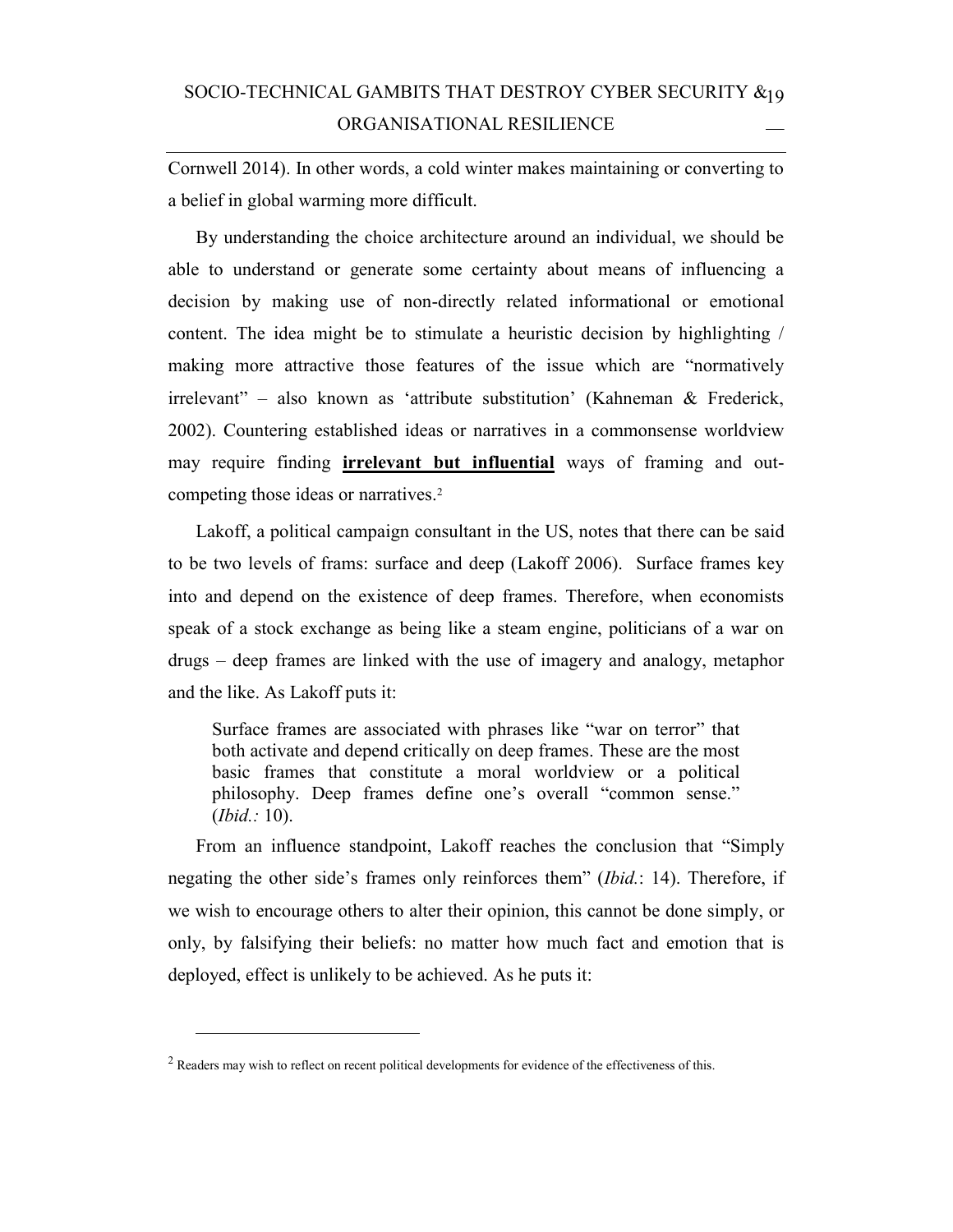If you believed in rationalism, you would believe that the facts will set you free, that you just need to give people hard information, independent of any framing, and they will reason their way to the right conclusion.

We know this is false, that if the facts don't fit the frames people have, they will keep the frames (which are, after all, physically in their brains) and ignore, forget, or explain away the facts.

The facts must be framed in a way to make sense in order to be accepted as a basis for further reasoning. […] Frame or lose (Lakoff 2006: 15).

There are many examples where attempting to simply negate (refute or rebut) a narrative or belief leads to counter-productive consequences. Discussing the American citizens who have convinced themselves that President Obama is actually a practising Muslin, Nyhan *et al.* note that:

One possible explanation for the general failure of corrections is that their semantic construction makes "unlearning" false information more difficult. Corrections often take the form of a negation (e.g., "Tom is not a criminal"). However, psychologists have shown that negations can actually strengthen associations between the subject and the concept being negated (Mayo et al. 2004, Wegner et al. 1981) and thereby reinforce the original claim. As such, it might be more effective to affirm the truth without reinforcing the false claim (e.g., "Tom is a law-abiding citizen") (Nyhan *et al.* 2013: 1).

In the operational context, these might be simple but helpful tips to avoid unnecessarily embedding or foregrounding an adversary's beliefs, narratives or perceptions.

### **INTRODUCING WASTES INTO A TARGET SYSTEM**

The 'lean' approach to production has been used widely in Western industrial contexts. Increasingly, its use has been extended into non-production functions (e.g. Human Resources). The core idea around lean is that all forms of waste are minimised. The concept has been credited with the triumph of the Japanese car industry and optimised global supply-chains. The eight key forms of waste are: Defects, Rework / correction, Inspection, Waiting, Unnecessary inventory, Transport / conveyance, Over-processing, Misuse of talent.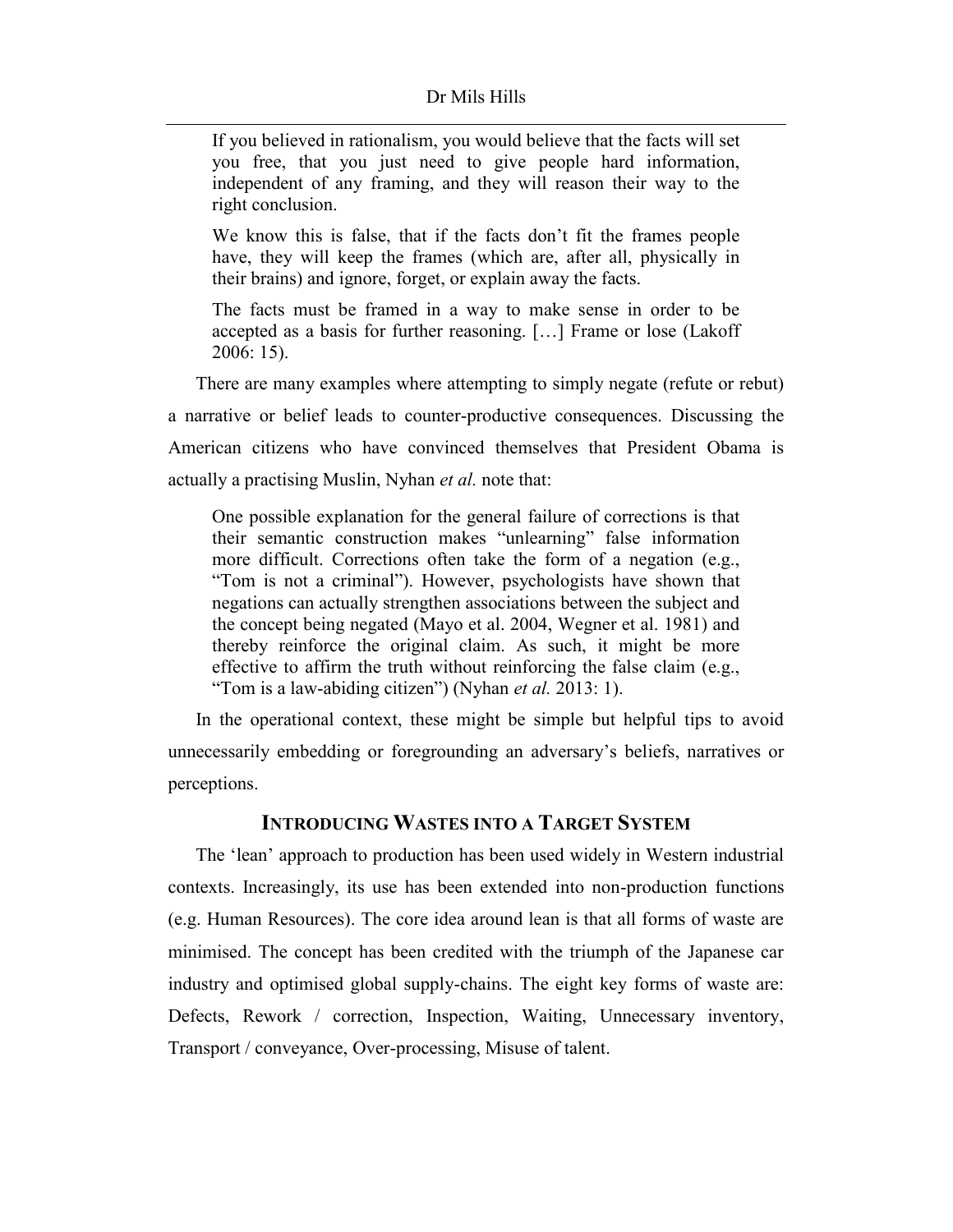# SOCIO-TECHNICAL GAMBITS THAT DESTROY CYBER SECURITY  $\&_{21}$ ORGANISATIONAL RESILIENCE

With a little imagination, the idea of lean can be reversed, in order to plan ways that an adversary might seek to impose costs to our target system. For example, if a target becomes concerned that information it receives is unreliable or that key resources may be compromised with covert devices – extra effort and disruption is caused as they either check the information / materiel or make alternative arrangements.

Note that – from the author's experience – even the most well-run of organisations unwittingly generate versions of the eight wastes when they attempt to manage any situation involving risk, crisis or uncertainty. Promoting such a situation in a target by disrupting certainties or generating cognitive challenge (e.g. a series of normal and novel challenges to deal with) could impede the processing of the core work of that system. Those charged with developing cyber (or any) resilience, security and crisis management arrangements should embed the possibility of such actions into their planning and testing.

### **A WORST CASE SCENARIO:** *SHASHOUJIAN*

The PLA's notion of the 'Assassin's Mace' is that of producing a completely surprising and overwhelming effect on a target that makes continuation of their courses of action impossible. In this paper's terms, then, this would require undetected and subtle intervention in choice architecture – followed by a devastating reveal or exploitation.

Bruzdzinski captures the sense:

the defeat of an adversary by a single fatal strike or "death blow" is the intended outcome of a *shashoujian* strike. Ideally, such a strike is executed with foreknowledge. It comes deceptively and swiftly, and without any perceptible indication or warning to alert the enemy. If employed perfectly, a *shashoujian* strike kills the adversary instantly, without the victim ever seeing it coming. The grim result is final and irreversible. […] Effective *shashoujian* strikes on the key nodes of a superior adversary can cause paralysis and initiate the disintegration of a superior force (Bruzdzinski 2004: 345).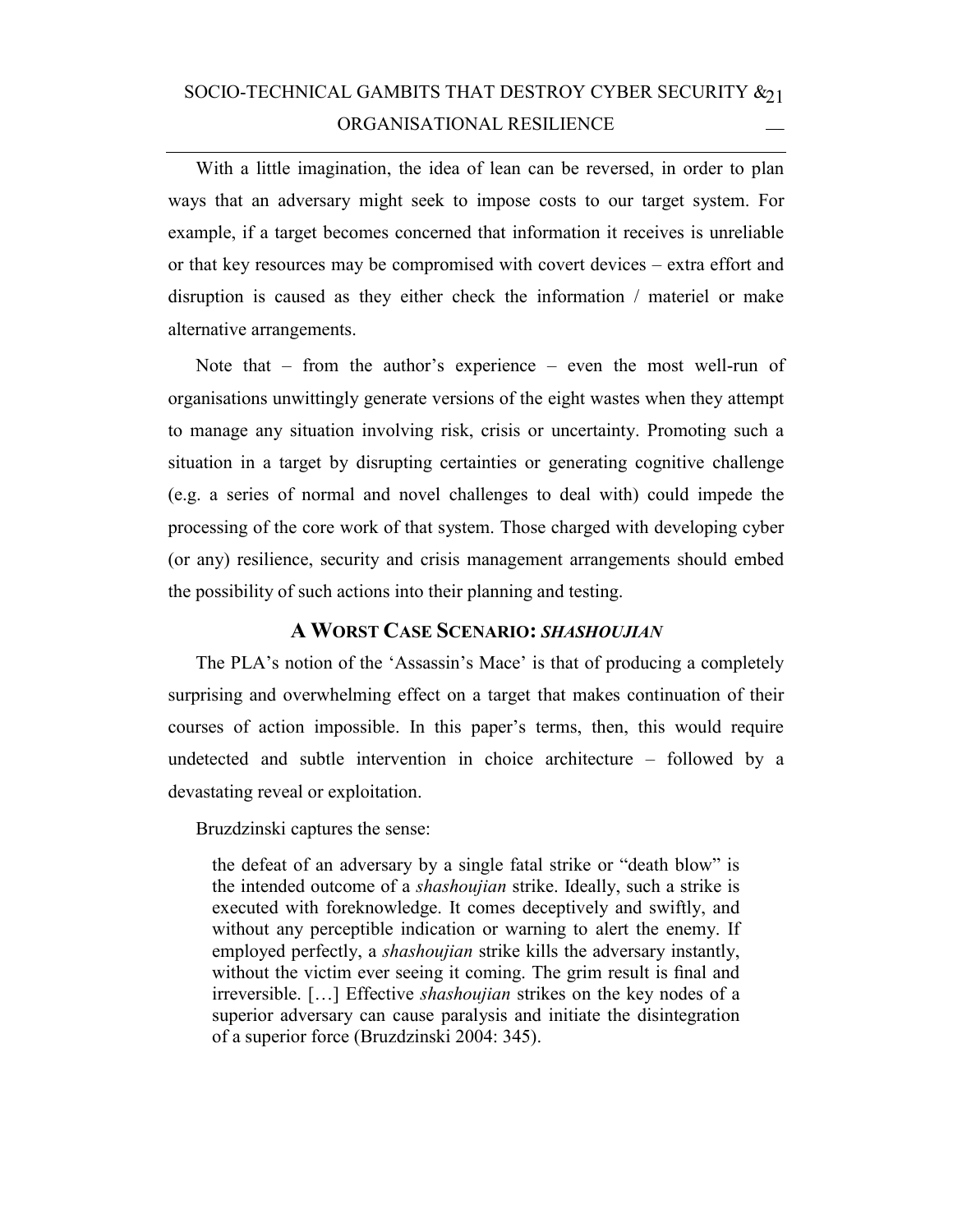#### Dr Mils Hills

The areas that have been detailed in this chapter comprises the 'key nodes' of how an adversary might model a taret. Aligning effective exploitation against these makes use of heuristic and other vulnerabilities. Having ensnared individuals within the organisation in advance could enable the delivery of such an 'assassin's mace' at a time of the attacker's choosing: perhaps during the CEO's annual speech to shareholders or another market sensitive moment. A plausible scenario, for example, might involve the medium-term development of compromised individuals within an organisation or its supply-chain. Without naming names, it is very evident that recruiting such individuals is much easier than one would hope. For example, in the UK we have seen a Government Minister resign after they have been persuaded to share intimate pictures with an individual with a plausible profile of a political party worker – who has been in contact only via Twitter and over a very short period of time. Although this exploitation was for the purposes of journalistic inquiry, the motive could of course be for very different intent and deployed to considerably more injurious effect. Consider, for example, the Minister or senior member of the hierarchy of a strategic business or privately-operated part of the critical national infrastructure who is compromised, his personal and professional circle is accessed and compromised and against which some or many of these are then subject to blackmail or other hard influence. These are, perhaps, traditional forms of tradecraft for hostile intelligence services – but now the means are available to so many other forces and almost no one is prepared for their use. Truly, clever, human-centric, cyber-enabled attack has the potential of being crafted into a highly effective assassin's mace.

#### **CONCLUSION**

This chapter could be criticised for being negative. It is not intended as such. Peppered through it are hints and suggestions for how insights could be incorporated into the security reviewing and exercising of organisations large and small, private and public, at threat and apparently beyond threat. The subtext is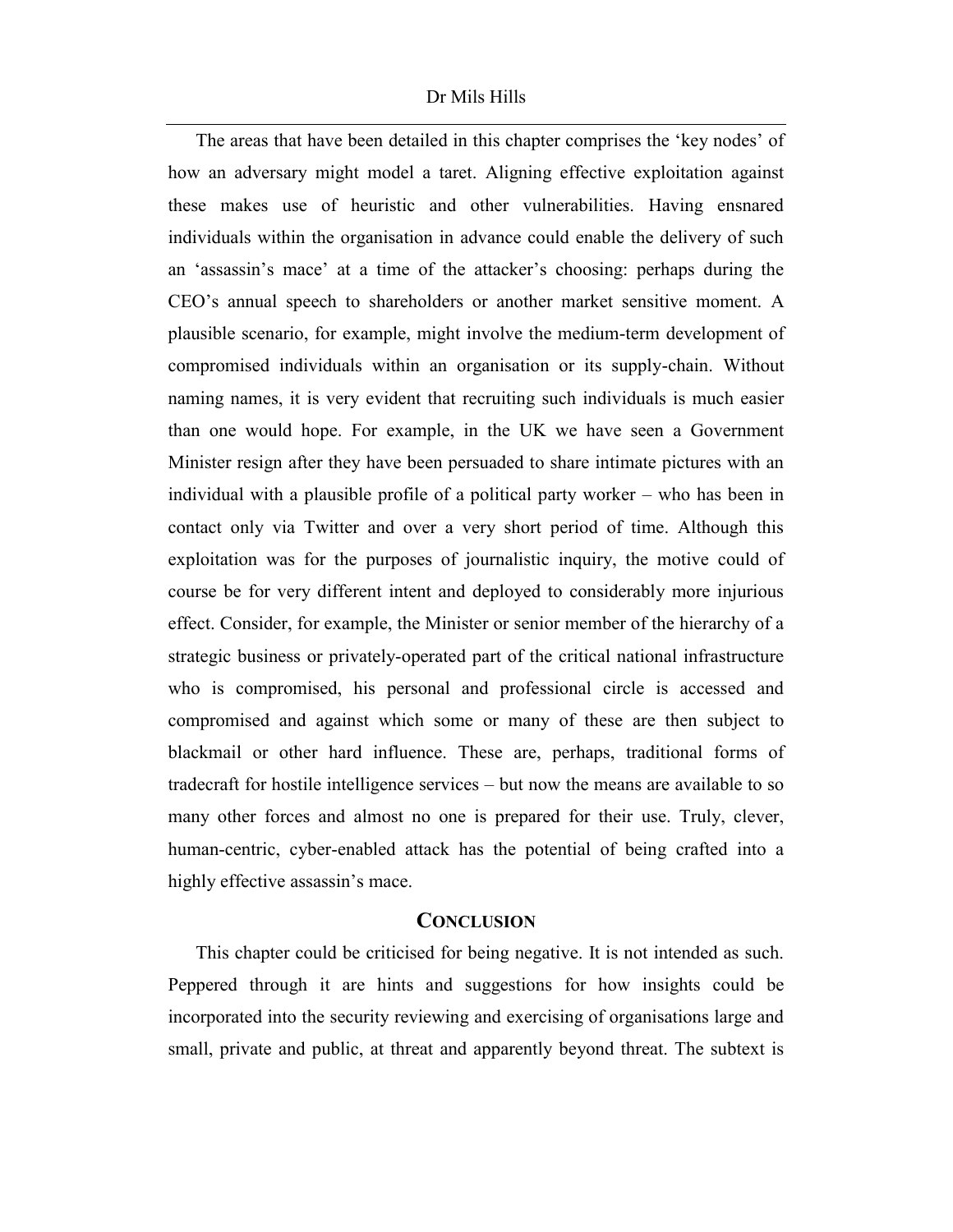# SOCIO-TECHNICAL GAMBITS THAT DESTROY CYBER SECURITY  $\&_{23}$ ORGANISATIONAL RESILIENCE

intended to be that organisations can and should accrue competitive advantage by recognising that their decision-making competences are vulnerable to the imaginative and determined adversary. The use of fast, frequent and cheap exercises to enhance scanning for threats placed (or placeable) within an organisation and to supplement the situational awareness, alertness and robust response of individuals and structures is recommended. In addition, as some private sector organisations do already, the testing of key individuals against a suite of 'red team' attempts to compromise them should be considered.

#### **BIBLIOGRAPHY**

Bruzdzinski, J, (2004) *Demystifying Shashoujian: China's "Assassin's Mace" Concept*, in Wortzel, L and Scobell, A (eds)., Civil–Military Change in China: Elites, Institutes, and Ideas After the 16th Party Congress, Carlisle, PA: U.S. Army War College, pp. 309–364. Strategic Studies Institute, U.S. Army War College.

Cialdini, R, (2001) *Influence: Science and Practice*, Allyn and Bacon, London.

Easterbrook, JA, (1959), *The Effect of Emotion on Cue Utilization and the Organization of Behaviour*, Psychological Review, Vol 66 (3), May 1959, 183- 201.

Endsley, MR, (1988), *Situation Awareness Global Assessment Technique (SAGAT)*, paper presented at the National Aerospace and Electronic Conference (NAECON), Dayton, OH.

Endsley, MR, (1995), *Measurement of Situation Awareness in Dynamic Systems*, in Human Factors, 37, 65-84.

Fellous, J-M and Suri, RE, (2002) *The Roles of Dopamine*, available at: http://amygdala.psychdept.arizona.edu/pubs/Dopamine-HBTNN2e-preprint.pdf (accessed on 23 June 2016).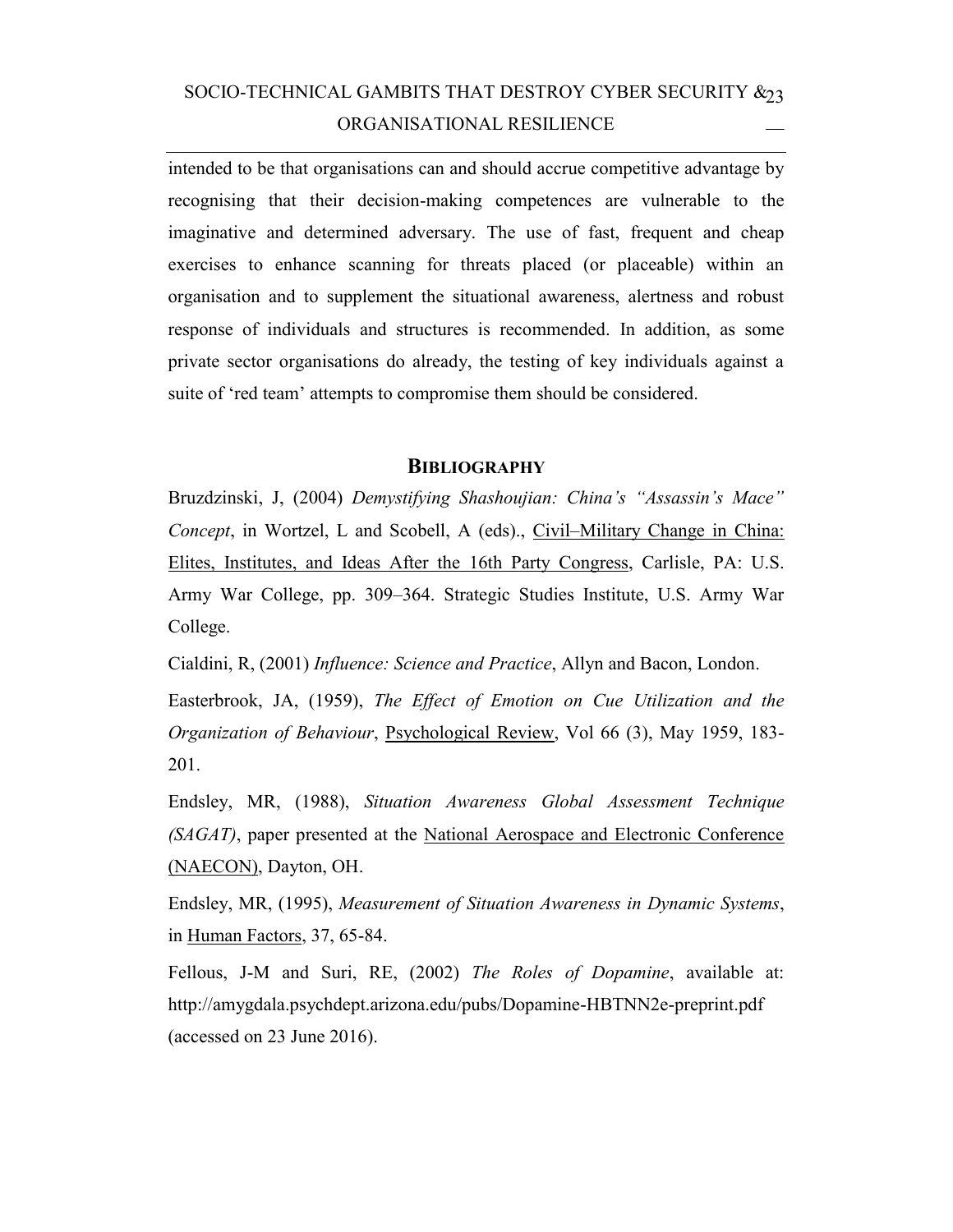Gigerenzer, G and Gaissmaier, W, (2011) *Heuristic Decision Making*, in The Annual Review of Psychology, Volume 62: pp.451–82.

Hammond, JS, Keeney, RL, and Raiffa, H, (1998) *The Hidden Traps in Decision Making*, in Harvard Business Review 76.

Hamsnetwork (undated), *Alcohol and Dopamine*, available at: http://www.hamsnetwork.org/dopamine.pdf (accessed on 23 June 2016).

Hills, M, (2015) *Assuring Organisational Resilience with Lean Scenario-Driven Exercises*, International Journal of Emergency Services, Vol 4, Issue 1, April.

Hills, M & Mehta, (2014) *Parasites, Energy and Complex Systems: A New Approach to Generate Intervention Options to Counter Recruitment to Suicide Terrorism and Similar Criminal Activities*, in Stedmon, A & Lawson, G, (eds) Counter-terrorism & Hostile Intent: Human Factors Theory and Application, Ashgate Books Ltd..

Hills, M, (2012) *A New Perspective on the Achievement of Psychological Effects from Cyber-Warfare Payloads: The Analogy of Parasitic Manipulation of Host Behaviour*, The Journal of Law and Cyberwarfare, Volume 1, Issue 1, Winter 2012.

Lehrer, J, (2010) *The Attention-Allocation Deficit*, Wired, available at: http://www.wired.com/2010/09/the-attention-allocation-deficit/ (accessed on June 23 2016).

Levi-Strauss, C, (1963) *Structural Anthropology I*, Penguin Books, Harmondsworth.

MacGillivray, B, (2013) *Fast and Frugal Crisis Management: An Analysis of Rule-based Judgment and Choice During Water Contamination Events*, unpublished manuscript, available at: https://orcamwe.cf.ac.uk/57272/1/Fast%20and%20frugal%20crisis%20management\_MacGil livray\_Apr%2019\_2013.pdf (accessed on June 23 2016).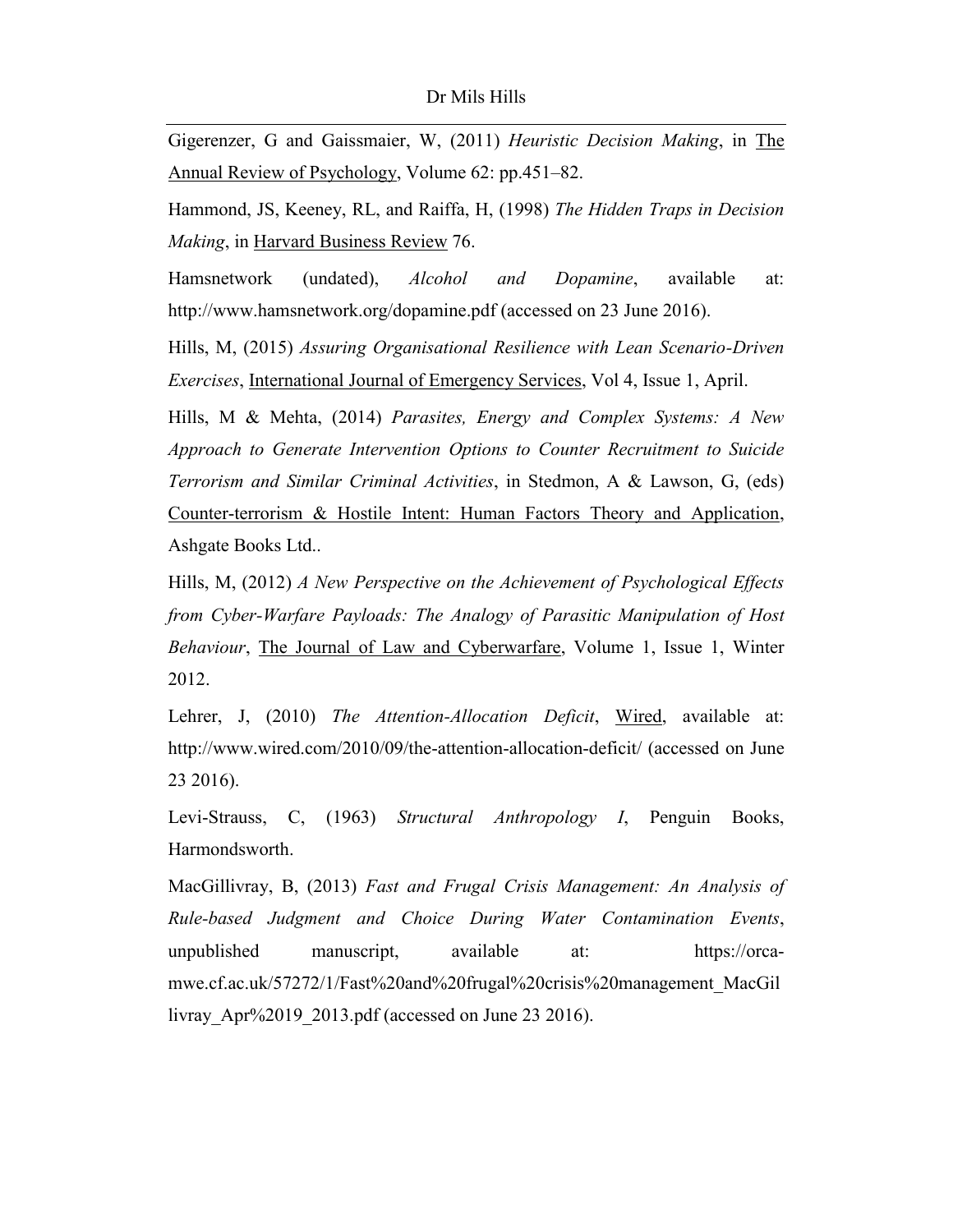## SOCIO-TECHNICAL GAMBITS THAT DESTROY CYBER SECURITY  $\&_{25}$ ORGANISATIONAL RESILIENCE

Mindspace (2010), *MINDSPACE: Influencing Behaviour Through Public Policy*, Cabinet Office / Institute for Government, available at: http://www.instituteforgovernment.org.uk/sites/default/files/publications/MINDS PACE.pdf (accessed on June 23 2016)

Nyhan, B, Reifler, J, Edelman, C, Passo, W and others (2016) *The Effects of Semantics and Context in Correcting the Obama Muslim Myth*, unpublished manuscript, available at: http://www.dartmouth.edu/~nyhan/obama-muslim.pdf (accessed June 23 2016).

Porter, M, (1990), *The Competitive Advantage of Nations*, in Harvard Business Review, available at https://hbr.org/1990/03/the-competitive-advantage-of-nations (accessed June 23 2016).

RSA (Royal Society for the Arts), (2011) *Transforming Behaviour Change: Beyond Nudge and Neuromania*, https://www.thersa.org/globalassets/pdfs/blogs/rsa-transforming-behaviourchange.pdf (accessed June 23 2016).

Martin, PY, Schrock, D, Leaf, M, & Rohr, CV, (2008). *Rape work: Emotional Dilemmas in Work with Victims*, in S. Fineman (Ed.), The Emotional Organization: Passions and Power, Malden, MA: Blackwell.

Stedmon, A & Lawson, G, (eds) (2014) *Counter-terrorism & Hostile Intent: Human Factors Theory and Application*, Ashgate Books Ltd.

Tversky, A, and Kahneman, D, (1974) *Judgment under Uncertainty: Heuristics and Biases*, Science, New Series, Vol. 185, No. 4157, September, pp. 1124-1131.

Wortzel, L and Scobell, A (eds)., (2004) *Civil–Military Change in China: Elites, Institutes, and Ideas After the 16th Party Congress*, Carlisle, PA: U.S. Army War College, pp. 309–364. Strategic Studies Institute, U.S. Army War College.

Zaval, L and Cornwell, J, (2014) *Heuristic Reasoning and Perceptions of Climate Change*, Oxford Research Encyclopedia of Climate Science, available at: